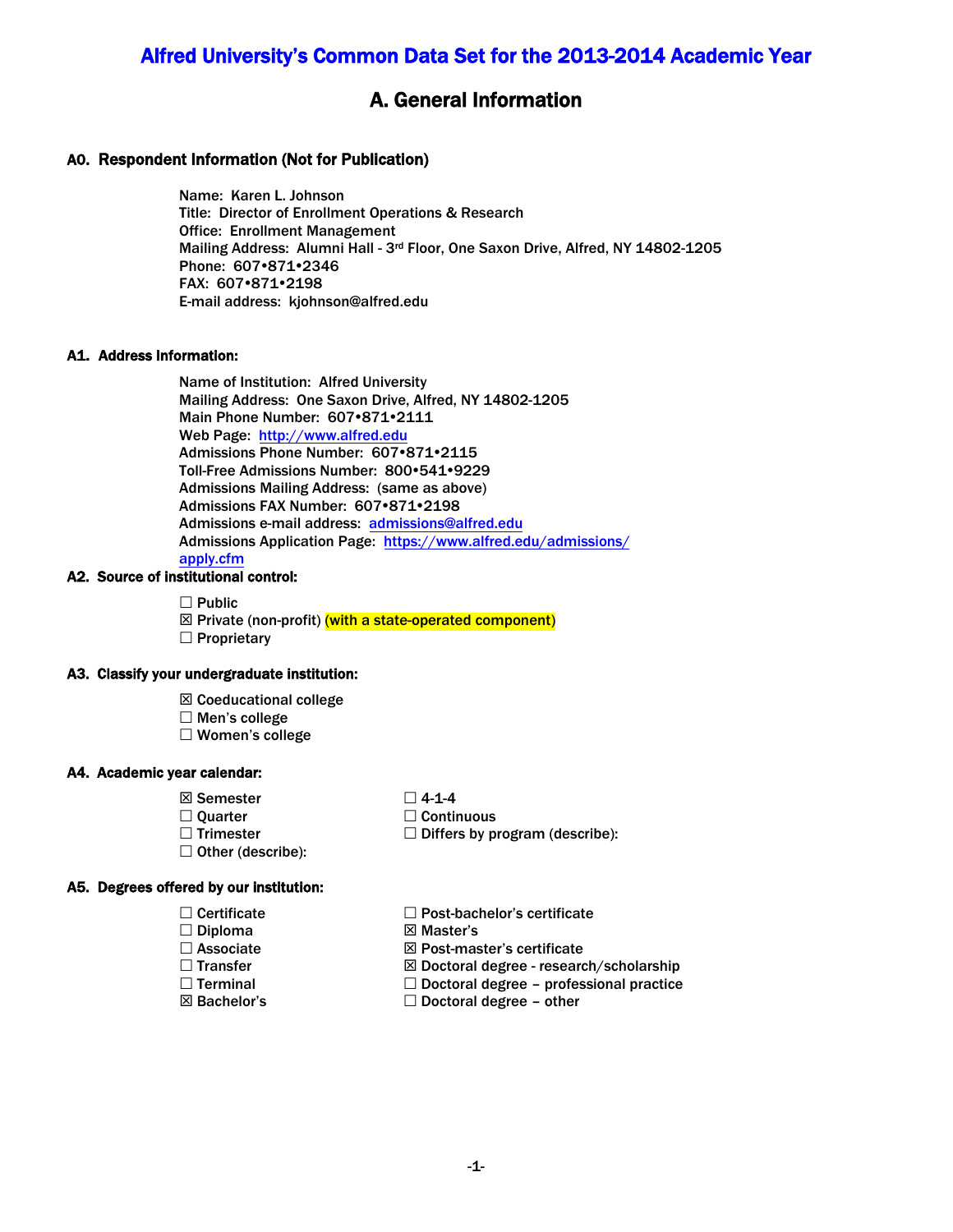# B. Enrollment and Persistence

B1. Institutional Enrollment - Men and Women. Provide numbers of students for each of the following categories as of the institution's official fall reporting date or as of October 15, 2013. (for AU, September 13, 2013)

|                                                        |     | <b>Full-Time</b> | <b>Part-Time</b> |       |
|--------------------------------------------------------|-----|------------------|------------------|-------|
|                                                        | Men | Women            | Men              | Women |
| <b>Undergraduates</b>                                  |     |                  |                  |       |
| Degree-seeking, first-time<br>freshmen                 | 300 | 235              | 0                | 0     |
| Other first-year, degree<br>seeking                    | 81  | 61               | 1                | 0     |
| All other degree-seeking                               | 558 | 673              | 12               | 8     |
| <b>Total degree-seeking</b>                            | 939 | 969              | 13               | 8     |
| All other undergraduates<br>enrolled in credit courses | 0   | 1                | 11               | 19    |
| <b>Total undergraduates</b>                            | 939 | 970              | 24               | 27    |
| Graduate                                               |     |                  |                  |       |
| Degree-seeking, first-time                             | 32  | 43               | 30               | 71    |
| All other degree-seeking                               | 38  | 57               | 0                | 0     |
| All other graduates enrolled in<br>credit courses      | 0   | $\Omega$         | 57               | 143   |
| Total graduate                                         | 70  | 100              | 87               | 214   |

Total degree-seeking undergraduates: 1,929

Total all undergraduates: 1,960

Total all undergraduates<u>: 1,960</u><br>Total all graduate and professional students<u>: 471</u>

GRAND TOTAL ALL STUDENTS: 2,431

B2. Enrollment by Racial/Ethnic Category. Provide numbers of undergraduate students for each of the following categories as of the institution's official fall reporting date or as of October 15, 2013. Include international students only in the category "Non-resident aliens." Complete the "Total Undergraduates" column only if you cannot provide data for the first two columns. Note: Includes FT and PT students.

|                                                            | Degree-seeking<br><b>First-time First</b><br>Year | Degree-seeking<br><b>Undergraduates</b><br>(include first-time)<br>first-year) | Total<br><b>Undergraduates</b><br>(both degree and non-<br>degree seeking |
|------------------------------------------------------------|---------------------------------------------------|--------------------------------------------------------------------------------|---------------------------------------------------------------------------|
| Non-resident aliens                                        | 4                                                 | 53                                                                             | 53                                                                        |
| <b>Hispanic</b>                                            | 41                                                | 131                                                                            | 131                                                                       |
| <b>Black or African American, non-</b><br><b>Hispanic</b>  | 60                                                | 156                                                                            | 158                                                                       |
| White, non-Hispanic                                        | 340                                               | 1,286                                                                          | 1,300                                                                     |
| American Indian or Alaska Native.<br>non-Hispanic          | $\mathbf{1}$                                      | 2                                                                              | $\mathbf{2}$                                                              |
| Asian, non-Hispanic                                        | 8                                                 | 31                                                                             | 32                                                                        |
| Native Hawaiian or Other Pacific<br>Islander, non-Hispanic | 0                                                 | 0                                                                              | $\mathbf 0$                                                               |
| Two, or more races, non-Hispanic                           | 19                                                | 50                                                                             | 50                                                                        |
| Race/ethnicity unknown                                     | 62                                                | 220                                                                            | 234                                                                       |
| Total                                                      | 535                                               | 1.929                                                                          | 1,960                                                                     |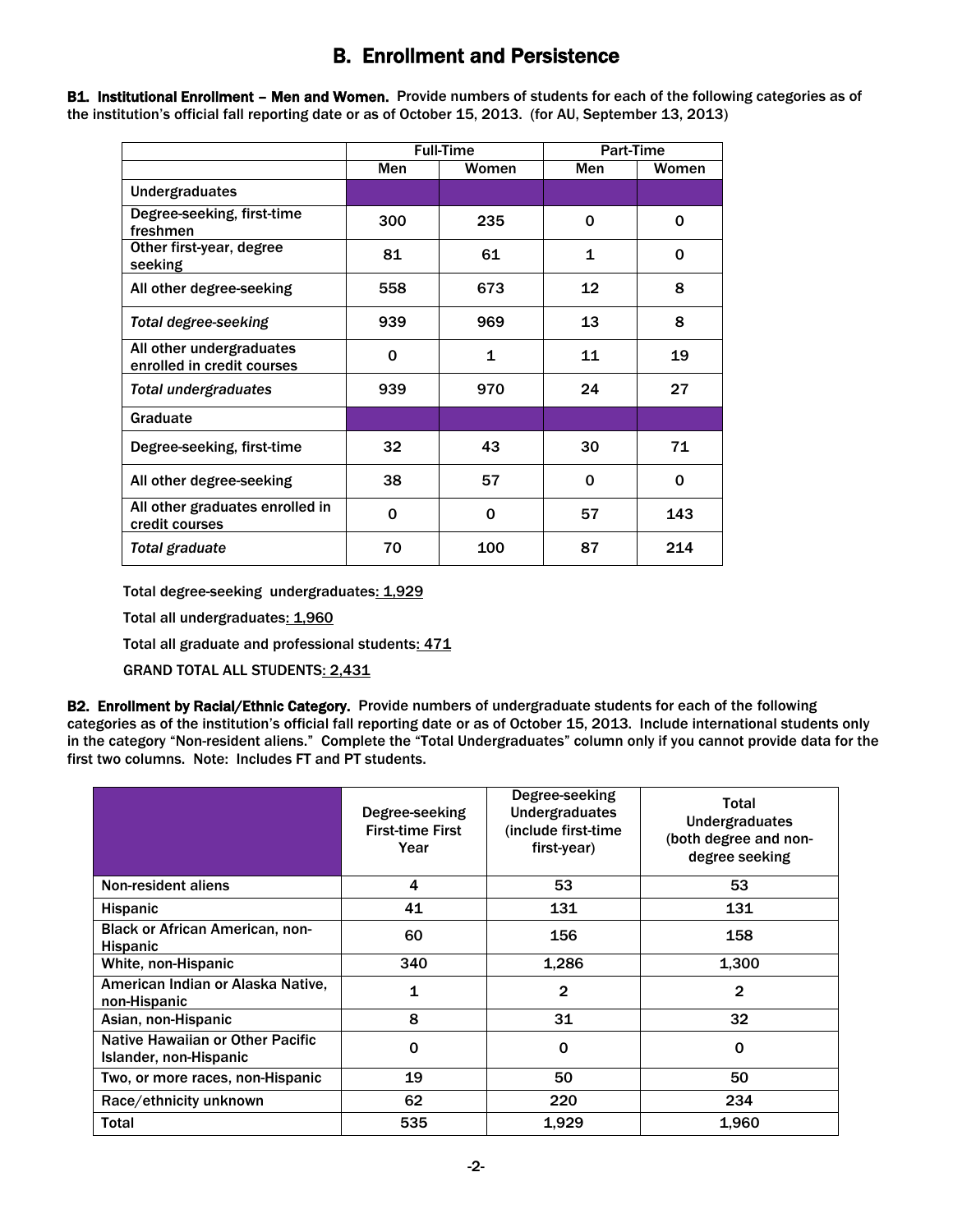### *PERSISTENCE*

### B3. Number of degrees awarded by your institution from July 1, 2012 to June 30, 2013:

| Certificate/diploma:                      |     |
|-------------------------------------------|-----|
| Associate degrees:                        | 0   |
| <b>Bachelor's degrees:</b>                | 356 |
| Post-bachelor's certificates:             | 0   |
| Master's degrees:                         | 177 |
| Post-master's certificates:               | 36  |
| Doctoral degrees - research/scholarship:  | 6   |
| Doctoral degrees - professional practice: | 0   |
| Doctoral degrees - Other:                 | 0   |
| Honorary degrees:                         | 2   |

#### *GRADUATION RATES* (For Bachelor's or Equivalent Programs)

 The items in this section correspond to data elements collected by the IPEDS Web-based Data Collection System's Graduation Rate Survey (GRS). For complete instructions and definitions of data elements, see the IPEDS GRS instructions and glossary on the 2013 Web-based survey.

#### For Bachelor's or Equivalent Programs

 Please provide data for the Fall 2007 cohort if available. If Fall 2007 cohort data are not available, provide data for the Fall 2006 cohort.

# Fall 2006 Cohort Fall 2007 Cohort

bachelor's (or equivalent) degree-seeking undergraduate students who entered in Fall 2006. Include in the cohort those who entered your institution during the summer entered your institution during the summer term preceding Fall 2006. Report for the cohort of full-time first-time Report for the cohort of full-time first-time

B4. Initial 2006 cohort of first-time, full-time bachelor's (or equivalent) degree-seeking undergraduate students; total all: 490

B5. Of the initial 2006 cohort, how many did not persist and did not graduate for the following reasons: death, permanent disability, or service in the armed forces, foreign aid service of the federal government, or official church missions; total allowable exclusions: 0

B6. Final 2006 cohort, after adjusting for allowable exclusions: 490

B7. Of the initial 2006 cohort, how many com-<br>B7. Of the initial 2007 cohort, how many completed the program in four years or less (by August 31, 2010): 229

B8. Of the initial 2006 cohort, how many com-<br>B8. Of the initial 2007 cohort, how many completed the program in more than four years but in five years or less (after August 31, 2010 and

bachelor's (or equivalent) degree-seeking bachelor's (or equivalent) degree-seeking undergraduate students who entered in Fall undergraduate students who entered in Fall 2007. Include in the cohort those who term preceding Fall 2007.

B4. Initial 2007 cohort of first-time, full-time bachelor's (or equivalent) degree-seeking bachelor's (or equivalent) degree-seeking undergraduate students; total all: 518

B5. Of the initial 2007 cohort, how many did not persist and did not graduate for the following reasons: death, permanent disability, or service in the armed forces, foreign aid service of the federal government, or official church missions; total allowable exclusions: 0

B6. Final 2007 cohort, after adjusting for allowable exclusions: 518

pleted the program in four years or less (by August 31, 2011): 229

pleted the program in more than four years but in five years or less (after August 31, 2011 and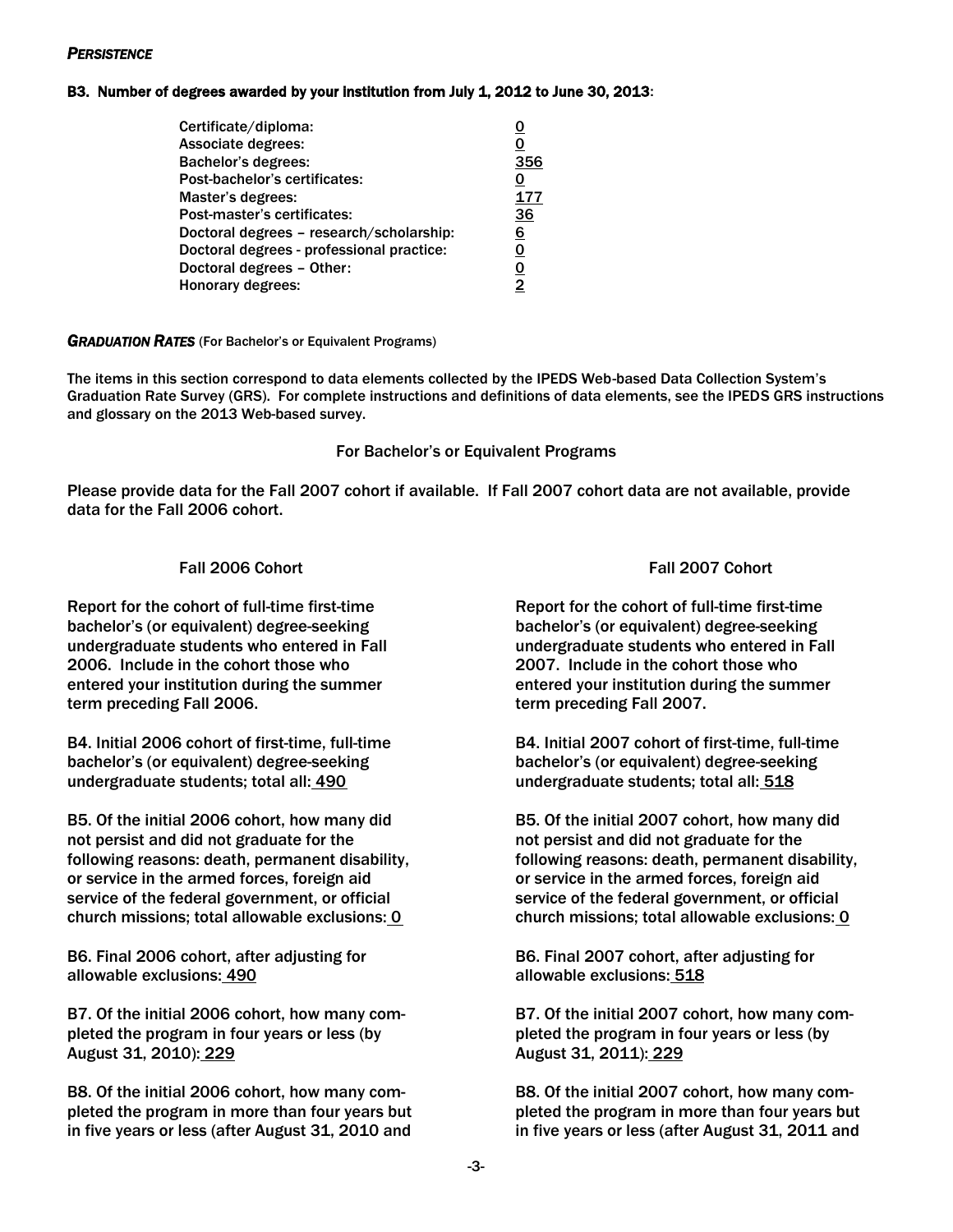by August 31, 2011: 74

B9. Of the initial 2006 cohort, how many com-<br>B9. Of the initial 2006 cohort, how many completed the program in more than five years but in six years or less (after August 31, 2011 and in six years or less (after August 31, 2012 and by August 31, 2012): 8 by August 31, 2013): 6

B10. Total graduating within six years (sum of Questions, B7, B8, B9): 311 contracts and the set of the set of the questions, B7, B8, B9): 322

B11. Six-year graduation rate for 2006 cohort (B10 divided by question B6): 63.5%

by August 31, 2012: 87

pleted the program in more than five years but

B10. Total graduating within six years (sum of

B11. Six-year graduation rate for 2007 cohort (B10 divided by question B6):  $62.2%$ 

#### (Please note that questions B12 through B21 are applicable to two-year institutions only)

#### *RETENTION RATES*

 Report for the cohort of all full-time, first-time bachelor's (or equivalent) degree-seeking undergraduate students who entered in fall 2012 (or the preceding summer term). The initial cohort may be adjusted for students who departed for the following reasons: death, permanent disability, or service in the armed forces, foreign aid service of the federal government or official church missions. No other adjustments to the initial cohort should be made.

B22. For the cohort of all full-time bachelor's (or equivalent) degree-seeking undergraduate students who entered your institution as freshmen in fall 2012 (or the preceding summer term), what percentage was enrolled at your institution as of the date your institution calculates its official enrollment in fall 2013?  $\frac{74.6}{ }$  %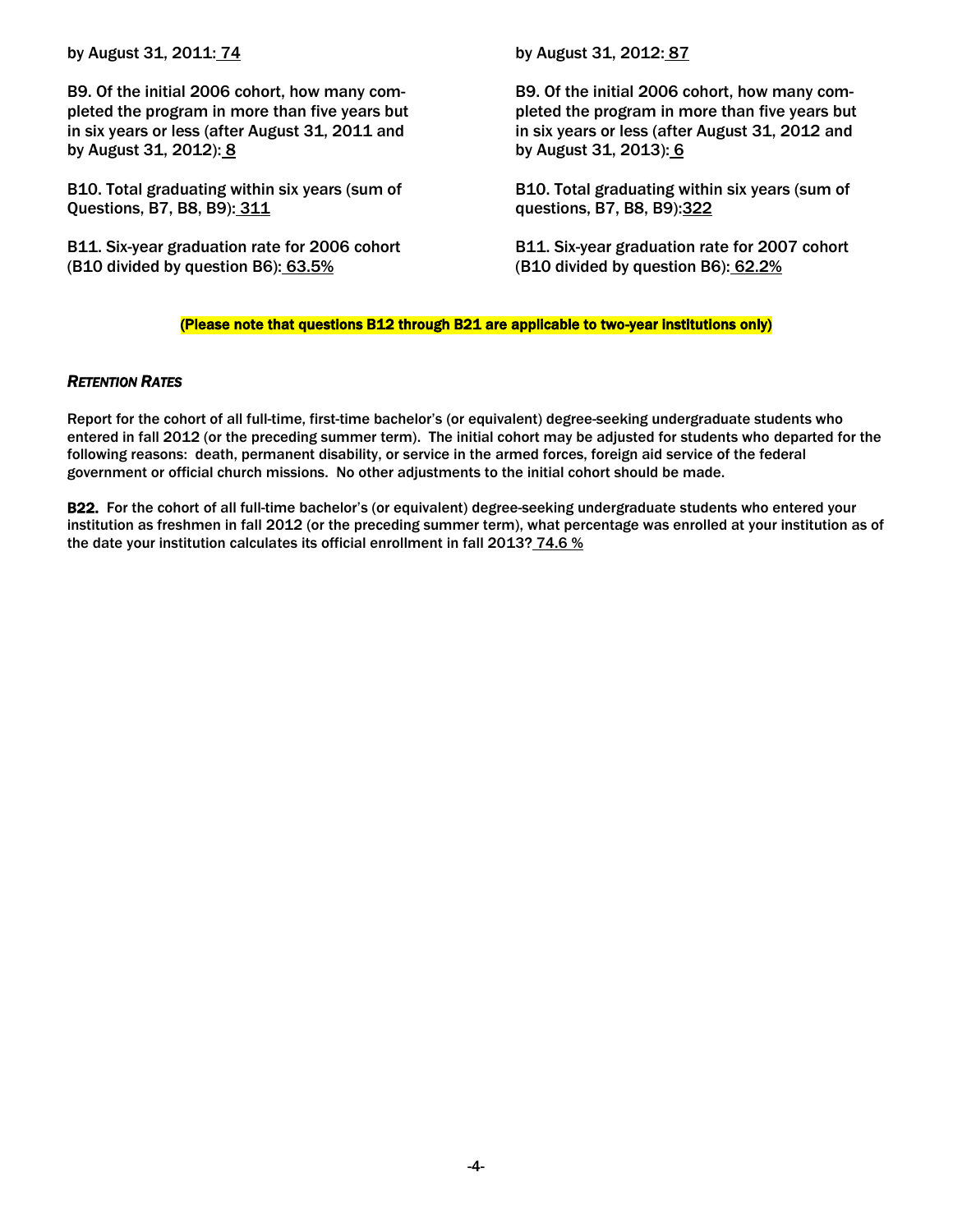# C. First-Time, First-Year (Freshman) Admissions

# **APPLICATIONS**

C1. First-time, first-year (freshman) students: Provide the number of degree-seeking, first-time, first-year students who applied, were admitted, and enrolled (full- or part-time) in Fall 2013. Include early decision, early action, and students who began studies during summer in this cohort. Applicants should include only those students who fulfilled the requirements for consideration for admission (i.e., who completed actionable applications) and who have been notified of one of the following actions: admission, non-admission, placement on waiting list, or application withdrawn (by applicant or institution). Admitted applicants should include wait-listed students who were subsequently offered admission.

| Total first-time, first-year (freshman) men who applied:                                                                           | 1,839                   |
|------------------------------------------------------------------------------------------------------------------------------------|-------------------------|
| Total first-time, first-year (freshman) women who applied:                                                                         | 1,578                   |
| Total first-time, first-year (freshman) who applied:                                                                               | 3,417                   |
| Total first-time, first-year (freshman) men who were admitted:<br>Total first-time, first-year (freshman) women who were admitted: | 1,302<br>1,083          |
| Total first-time, first-year (freshman) who were admitted:<br>Total first-time, first-year (freshman) men who enrolled:            | 2,385<br>300            |
| Total first-time, first-time (freshman) women who enrolled:                                                                        | 235                     |
| Total first-time, first-time (freshman) who enrolled:                                                                              | 535                     |
| Total part-time, first-time, first-year (freshman) men who enrolled:                                                               | <u>0</u>                |
| Total part-time, first-time, first-year (freshman) women who enrolled:                                                             | $\overline{\mathbf{0}}$ |
| Total part-time, first-time, first-year (freshman) who enrolled:                                                                   | $\overline{0}$          |

#### C2. Freshman wait-listed students (students who met admission requirements but whose final admission was contingent on space availability)

Do you have a policy of placing students on a waiting list? Yes

Number of qualified offered a place on waiting list 91 Number accepting a place on the waiting list 33 Number of wait-listed students admitted 11

Is your waiting list ranked? No

# ADMISSION REQUIREMENTS

#### C3. High school completion requirement

 Check the appropriate box to identify your high school completion requirement for degree-seeking entering students:

⊠High school diploma is required and GED is accepted  $\Box$ High school diploma is required and GED is not accepted  $\Box$ High school diploma or equivalent is not required

#### C4. Does your institution require or recommend a general college-preparatory program for degree-seeking students?

 $\boxtimes$ Require Recommend Neither require nor recommend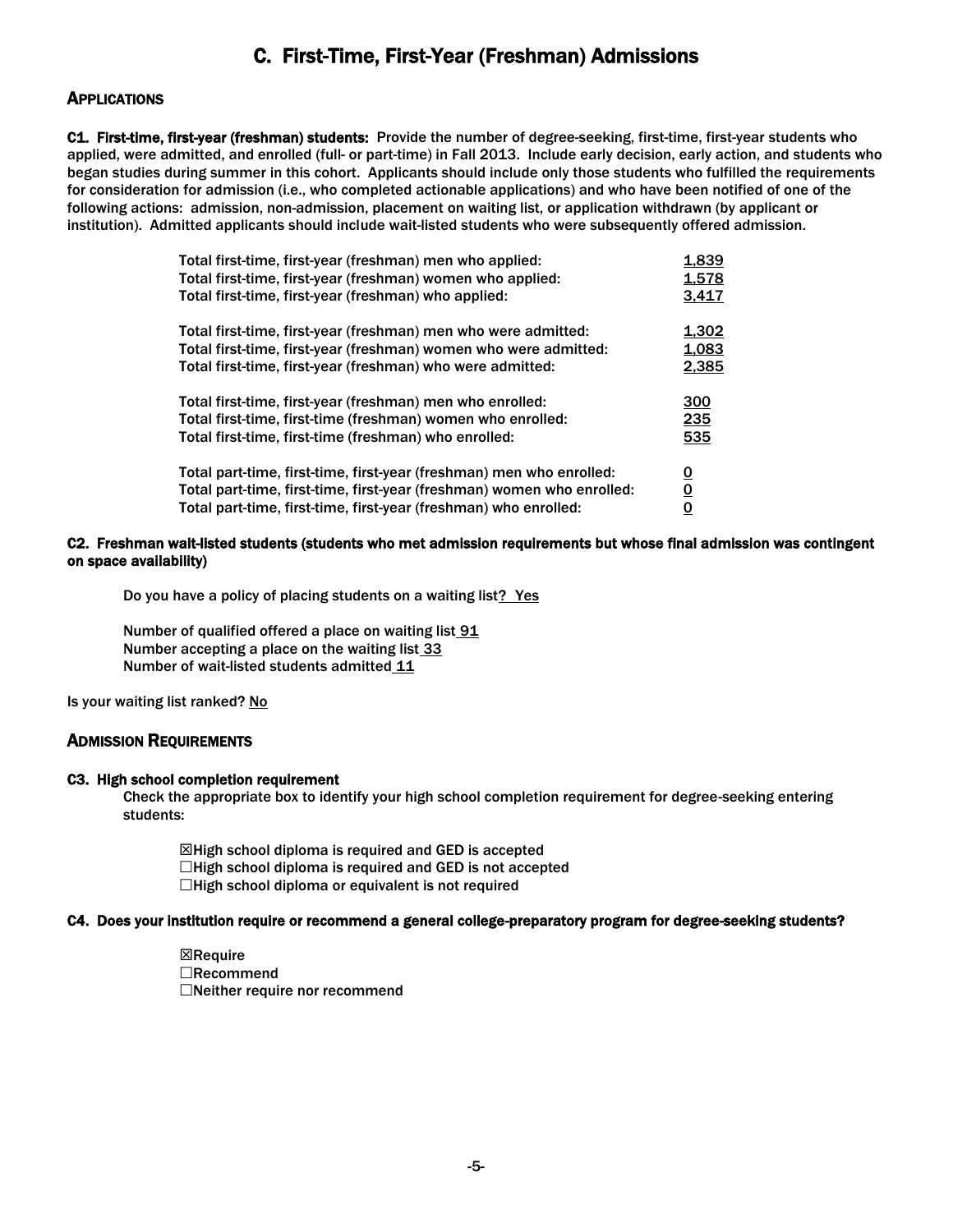C5. Distribution of high school units required and/or recommended. Specify the distribution of academic high school course units required and/or recommended of all or most degree-seeking students using Carnegie units (one unit equals one year of study or its equivalent). If you use a different system for calculation units, please convert.

|                                  | <b>Units Required</b>                                 | <b>Units Recommended</b> |  |
|----------------------------------|-------------------------------------------------------|--------------------------|--|
| <b>Total Academic Units</b>      | 16                                                    | 16                       |  |
| English                          | 4                                                     | 4                        |  |
| <b>Mathematics</b>               | $2 - 4$                                               | 4                        |  |
| <b>Science</b>                   | $2 - 3$                                               | 3                        |  |
| Of these, units that must be lab | $2 - 3$                                               | 3                        |  |
| Foreign language                 |                                                       | 1                        |  |
| <b>Social Studies</b>            | $2 - 3$                                               | 3                        |  |
| <b>History</b>                   |                                                       |                          |  |
| <b>Academic electives</b>        |                                                       |                          |  |
| <b>Computer science</b>          |                                                       |                          |  |
| <b>Visual/Performing Arts</b>    |                                                       |                          |  |
| <b>Other</b>                     | Units required vary by the academic program selected. |                          |  |

# BASIS FOR SELECTION

 C6. Do you have any open admission policy, under which virtually all secondary school graduates or students with GED equivalency diplomas are admitted without regard to academic record, test scores, or other qualifications? No

#### C7. Relative importance of each of the following academic and non-academic factors in your first-time, first-year, degreeseeking (freshman) admission decisions.

|                                                                                                                                                                                                                                                                                                                                                                       | Very<br>$VI = Important$ | = Important      | $C = Considered$      | <b>Not</b><br>$NC = Considered$ |
|-----------------------------------------------------------------------------------------------------------------------------------------------------------------------------------------------------------------------------------------------------------------------------------------------------------------------------------------------------------------------|--------------------------|------------------|-----------------------|---------------------------------|
| <b>Academic</b><br>Rigor of secondary school record<br>Class rank<br><b>Academic GPA</b><br><b>Standardized test scores</b><br><b>Application essay</b><br>Recommendation                                                                                                                                                                                             | ⊠<br>図<br>図              | ٦<br>⊠<br>区<br>区 |                       |                                 |
| <b>Non-Academic</b><br>Interview<br><b>Extracurricular activities</b><br>Talent/ability<br>Character/personal qualities<br><b>First generation</b><br>Alumni/ae relation<br>Geographical residence<br><b>State residency</b><br>Religious affiliation/commitment<br>Racial/ethnic status<br><b>Volunteer work</b><br>Work experience<br>Level of applicant's interest | 図<br>図<br>$\Box$         | 図<br>図<br>┑      | 図<br>図<br>区<br>区<br>図 | 区<br>X<br>図<br>X                |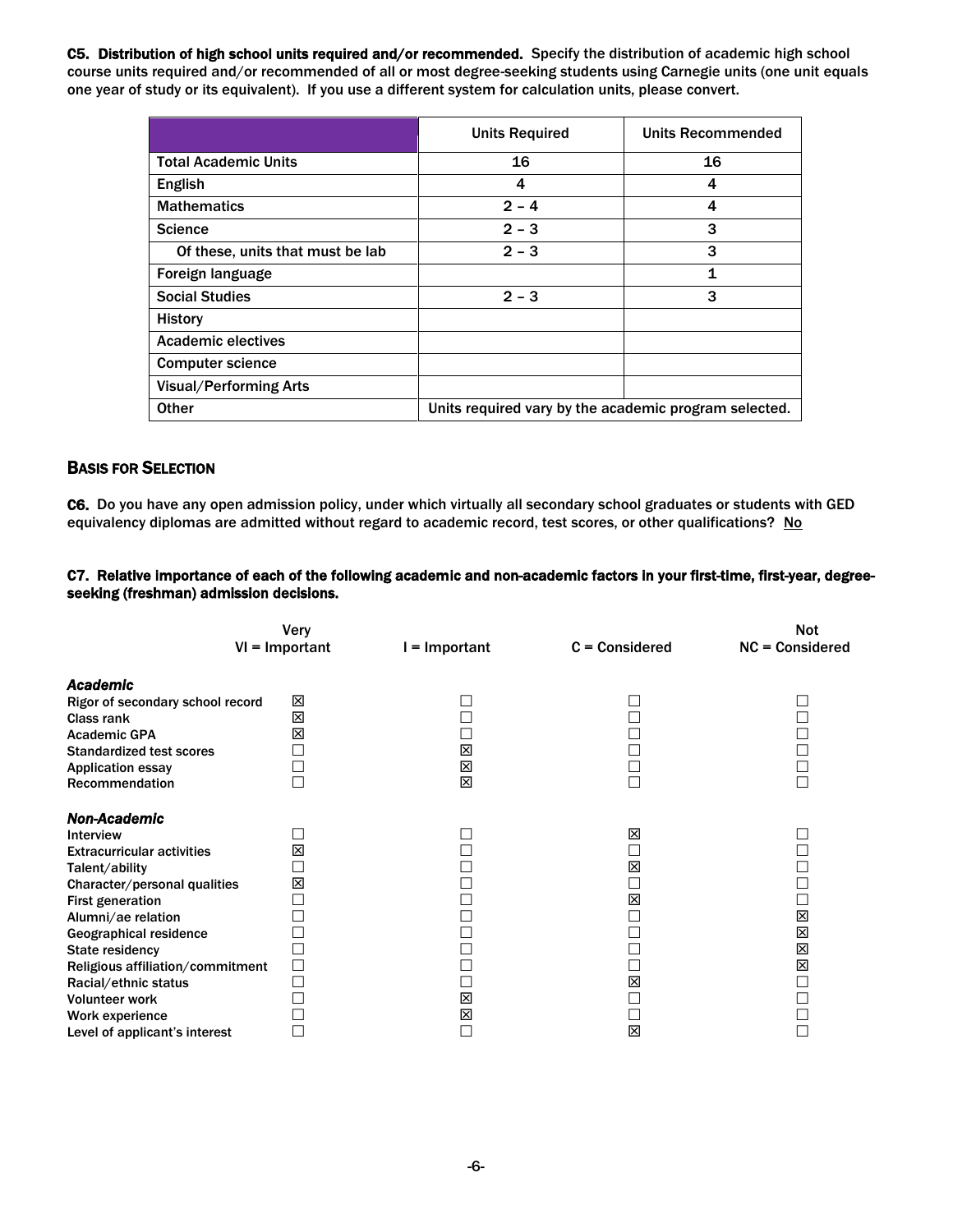# SAT AND ACT POLICIES

#### C8. Entrance exams

A. Does your institution make use of SAT, ACT, or SAT Subject test scores in admission decisions for first-time, first-year, degree-seeking applicants?  $\boxtimes$  Yes  $\Box$  No

If yes, place check marks in the appropriate boxes below to reflect your institution's policies for use in admission for Fall 2015:

|                                         |         |           | Require  | <b>Consider if</b> |                 |
|-----------------------------------------|---------|-----------|----------|--------------------|-----------------|
|                                         | Require | Recommend | for Some | <b>Submitted</b>   | <b>Not Used</b> |
| <b>SAT or ACT</b>                       | ⊠       |           |          |                    |                 |
| <b>ACT only</b>                         |         |           |          |                    |                 |
| <b>SAT only</b>                         |         |           |          |                    |                 |
| <b>SAT and SAT Subjects tests</b>       |         |           |          |                    |                 |
| <b>SAT and SAT Subject tests or ACT</b> |         |           |          |                    |                 |
| <b>SAT Subject Tests</b>                |         |           |          | ⊠                  |                 |

 B. If your institution will make use of the ACT in admission decisions for first-time, first-year, degree-seeking applicants for Fall 2015, please indicate which ONE of the following applies:

\_\_\_\_\_ACT with Writing component required.

\_ACT with Writing component recommended.

**K\_X\_ACT** with or without Writing component accepted.

C. Please indicate how your institution will use the SAT or ACT writing component; check all that apply:

|                                              | <b>SAT essay</b> | <b>ACT essay</b> |
|----------------------------------------------|------------------|------------------|
| <b>For admission</b>                         |                  |                  |
| For placement                                |                  |                  |
| For advising                                 |                  |                  |
| In place of an application essay             | ⊠                |                  |
| As a validity check on the application essay |                  |                  |
| No college policy as of now                  |                  |                  |
| Not using essay component                    | ⊠                | Ι×               |

 D. In addition, does your institution use applicants' test scores for academic advising?  $\boxtimes$  Yes  $\Box$  No

E. Latest date by which SAT or ACT scores must be received for fall-term admission:  $\frac{8}{1}$ Latest date by which SAT Subject Test scores must be received for fall-term admission: 8/1

 F. If necessary, use this space to clarify your test policies (e.g. if tests are recommended for some students, or if tests are not required of some students): International students may submit the TOEFL or IELTS in lieu of SAT or ACT scores.

G. Please indicate which tests your institution uses for placement (e.g. state tests):

| <b>SAT</b><br><b>ACT</b>                             | ⊠ |
|------------------------------------------------------|---|
| <b>SAT Subject Tests</b><br><b>AP</b><br><b>CLEP</b> |   |
| <b>Institutional Exam</b><br>State Exam (specify):   | ⊠ |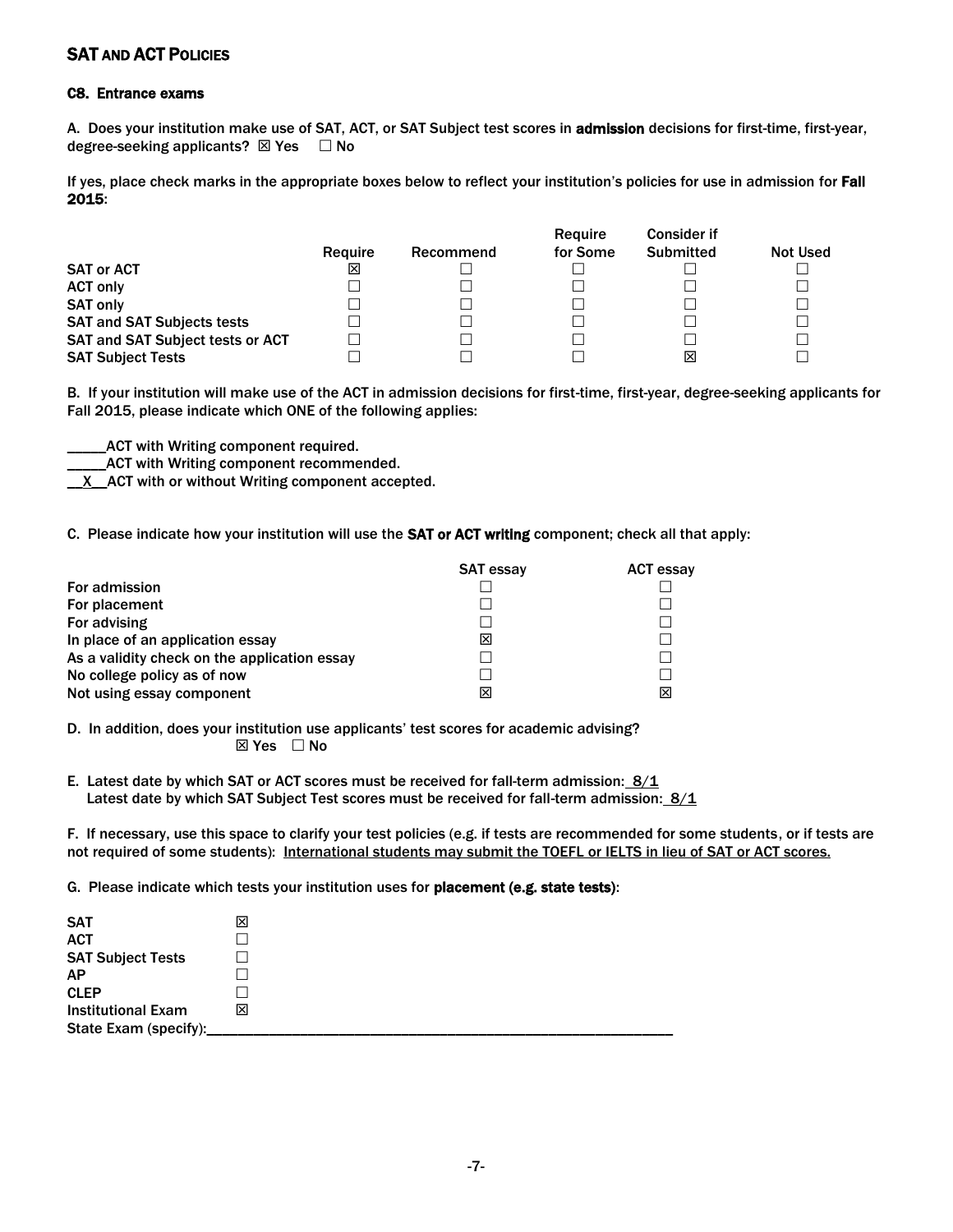# FRESHMAN PROFILE

Provide percentages for ALL enrolled, degree-seeking, full-time and part-time, first-time, first-year (freshman) students enrolled in Fall 2013, including students who began studies during summer, international students/non-resident aliens, and students admitted under special arrangements.

 C9. Percent and number of first-time, first year (freshman) students enrolled in Fall 2013 who submitted national standardized (SAT/ACT) test scores. Include information for ALL enrolled, degree-seeking, first-time, first-year (freshman) students who submitted test scores. Do not include partial test scores (e.g. mathematics scores but not critical reading for a category of students) or combine other standardized test results (such as TOEFL) in this item. Do not convert SAT scores to ACT scores and vice versa. The 25<sup>th</sup> percentile is the score that 25 percent score at or below, the 75<sup>th</sup> percentile score is the one that 25 percent scored at or above.

Percent submitting SAT scores<u>: 91.8 % Number submitting SAT scores: 491</u> Percent submitting ACT scores<u>: 29.5 % Number submitting ACT scores: 158</u>

|                             | 25th Percentile | 75th Percentile |
|-----------------------------|-----------------|-----------------|
| <b>SAT Critical Reading</b> | 490             | 590             |
| <b>SAT Math</b>             | 510             | 610             |
| <b>SAT Writing</b>          | 460             | 570             |
| <b>SAT Composite</b>        | 1000            | 1180            |
| <b>SAT Essay</b>            | ΝA.             | <b>NA</b>       |
|                             |                 |                 |
| <b>ACT Composite</b>        | 22              | 27              |
| <b>ACT English</b>          | 21              | 25              |
| <b>ACT Math</b>             | 22              | 27              |
| <b>ACT Reading</b>          | 21              | 29              |
| <b>ACT Science</b>          | 22              | 27              |
| <b>ACT Writing</b>          | <b>NA</b>       | <b>NA</b>       |

Average SAT Verbal: 540

Average SAT Math: 556 Average SAT Composite: 1096

Average ACT Composite: 24

Percent of first-time, first-year (freshman) students with scores in each range:

| Range       | <b>SAT Critical</b><br><b>Reading</b> | <b>SAT Math</b> | <b>SAT Writing</b> |
|-------------|---------------------------------------|-----------------|--------------------|
| $700 - 800$ | 3.3%                                  | 3.6%            | 2.0%               |
| $600 - 699$ | 19.1%                                 | 27.2%           | 14.8%              |
| $500 - 599$ | 50.4%                                 | 48.6%           | 40.2%              |
| $400 - 499$ | 26.2%                                 | 19.8%           | 40.7%              |
| $300 - 399$ | 1.0%                                  | 0.8%            | 2.3%               |
| $200 - 299$ | 0.0%                                  | 0.0%            | 0.0%               |
|             | 100%                                  | 100%            | 100%               |

| Range              | <b>ACT</b><br><b>Composite</b> | <b>ACT English</b> | <b>ACT Math</b> |
|--------------------|--------------------------------|--------------------|-----------------|
| $30 - 36$          | 6.7%                           | 5.9%               | 10.4%           |
| $24 - 29$          | 49.6%                          | 34.1%              | 50.4%           |
| $18 - 23$          | 40.0%                          | 49.6%              | 32.6%           |
| $12 - 17$          | 3.7%                           | 10.4%              | 6.7%            |
| $6 - 11$           | 0.0%                           | 0.0%               | 0.0%            |
| Below <sub>6</sub> | 0.0%                           | 0.0%               | 0.0%            |
|                    | 100%                           | 100%               | 100%            |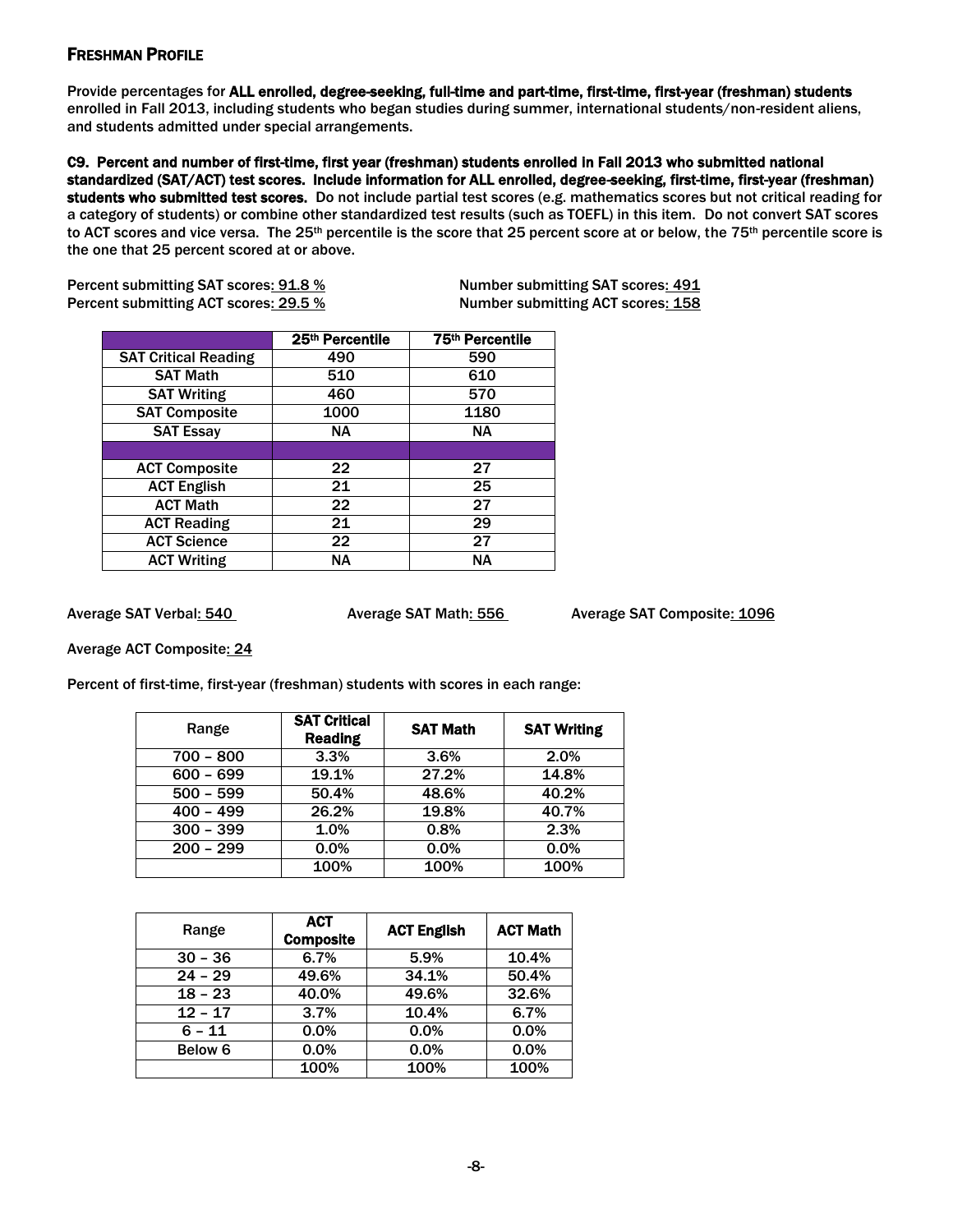C10. Percentage of all enrolled, degree-seeking, first-time, first-year (freshman) students who had high school class rank within each of the following ranges (report information for those students from whom you collected high school rank information).

Percent in top tenth of high school graduating class: 16.4 % Percent in top quarter of high school graduating class: 43.1 % Percent in top half of high school graduating class: 83.6 % Percent in bottom half of high school graduating class: 16.4 % Percent in bottom quarter of high school graduating class: 6.8 % Percent of total first-time, first-year (freshman) students who submitted high school class rank: 64.3 % (344/535)

#### C11. Percentage of all enrolled, degree-seeking, first-time, first-year (freshman) students who had high school grade-point averages within each of the following ranges (using 4.0 scale). Report information only for those students from whom you collected high school GPA:

| Percent who had GPA of 3.75 and higher:    | 11.9%   |
|--------------------------------------------|---------|
| Percent who had GPA between 3.50 and 3.74: | 19.2%   |
| Percent who had GPA between 3.25 and 3.49: | 14.1%   |
| Percent who had GPA between 3.00 and 3.24: | 22.5%   |
| Percent who had GPA between 2.50 and 2.99: | 26.9%   |
| Percent who had GPA between 2.00 and 2.49: | 5.4%    |
| Percent who had GPA between 1.00 and 1.99: | $0.0\%$ |
| Percent who had GPA below 1.0:             | 0.0%    |
|                                            |         |

#### C12. Average high school GPA of all degree-seeking, first-time, first-year (freshman) students who submitted GPA<u>: 3.18</u>

Percent of total first-time, first-year (freshman) students who submitted high school GPA: 99.1%

#### ADMISSIONS POLICIES

#### C13. Application fee

| Does you institution have an application fee?        | ⊠ Yes | □ No      |
|------------------------------------------------------|-------|-----------|
| Amount of application fee: \$50                      |       |           |
| Can it be waived for applicants with financial need? | ⊠ Yes | $\Box$ No |

If you have an application fee and an on-line application option, please indicate policy for students who apply on-line:

Same fee: X Free: Reduced:\_\_\_\_

Can on-line application fee be waived for applicants with financial need? Yes

#### C14. Application closing date

| Does you institution have an application closing date? | $X$ Yes | ∐ No |
|--------------------------------------------------------|---------|------|
| Application closing date (fall): August 1              |         |      |
| Priority date: February 1                              |         |      |

#### C15. Are first-time, first-year students accepted for terms other than the fall?  $\hskip10mm \boxtimes$  Yes  $\hskip10mm \square$  No

#### C16. Notification to applicants of admission decision sent (*fill in one only*)

On a rolling basis beginning: 11/15 By (date): Other: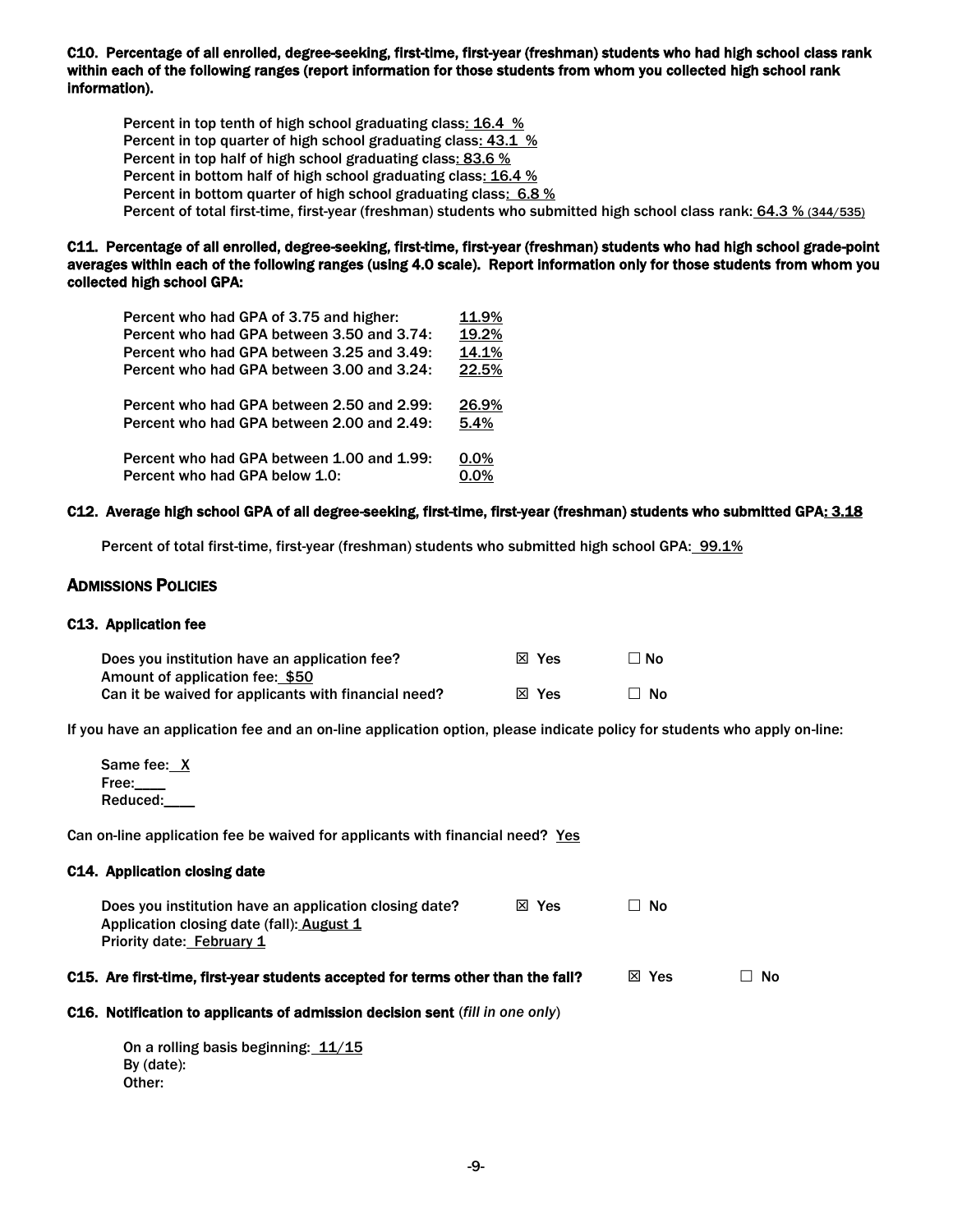#### C17. Reply policy for admitted applicants (*fill in one only*)

 Must reply by (date): No set date: Must reply by: May 1 or within 2 weeks if notified thereafter Other:

Deadline for housing deposit (MMDD):  $5/1$ Amount of housing deposit: \$300.00 Refundable if student does not enroll? \_\_\_\_\_Yes, in full \_\_\_\_\_Yes, in part \_\_X\_\_No

C18. Deferred admission: Does your institution allow students to postpone enrollment after admission?  $\boxtimes$  Yes  $\quad \Box$  No

If yes, maximum period of postponement:  $1$  year

C19. Early admission of high school students: Does your institution allow high school students to enroll as full-time, firsttime, first-year (freshman) students one year or more before high school graduation?  $\boxtimes$  Yes  $\quad \Box$  No

# EARLY DECISION AND EARLY ACTION PLANS

C21. Early decision: Does your institution offer an early decision plan (an admission plan that permits students to apply and be notified of an admission decision well in advance of the regular notification date and that asks students to commit to attending if accepted) for first-time, first-year (freshman) applicants for fall enrollment?  $\quad \boxtimes \; \text{Yes} \quad \Box \; \text{No}$ 

If "yes," please complete the following:

| First or only early decision plan closing date:      | 12/1  |
|------------------------------------------------------|-------|
| First or only early decision plan notification date: | 12/15 |
| Other early decision plan closing date:              | N/A   |
| Other early decision plan notification date:         | N/A   |
| For the Fall 2013 entering class:                    |       |

| Number of early decision applications received by your institution: | <u>49</u> |
|---------------------------------------------------------------------|-----------|
| Number of applicants admitted under early decision plan:            | 45        |
| Number of applicants enrolled under early decision plan:            | <u>43</u> |

Please provide significant details about your early decision plan:

C22. Early action: Do you have a nonbonding early action plan whereby students are notified of an admission decision well in advance of the regular notification date but do not have to commit to attending your college?  $\Box$  Yes  $\Box$  No

If "yes," please complete the following:

| Early action closing date:      | <u>N/A</u> |
|---------------------------------|------------|
| Early action notification date: | <u>N/A</u> |

 Is your early action plan a "restrictive" plan under which you limit students from applying to other early plans?  $\Box$  Yes  $\Box$  No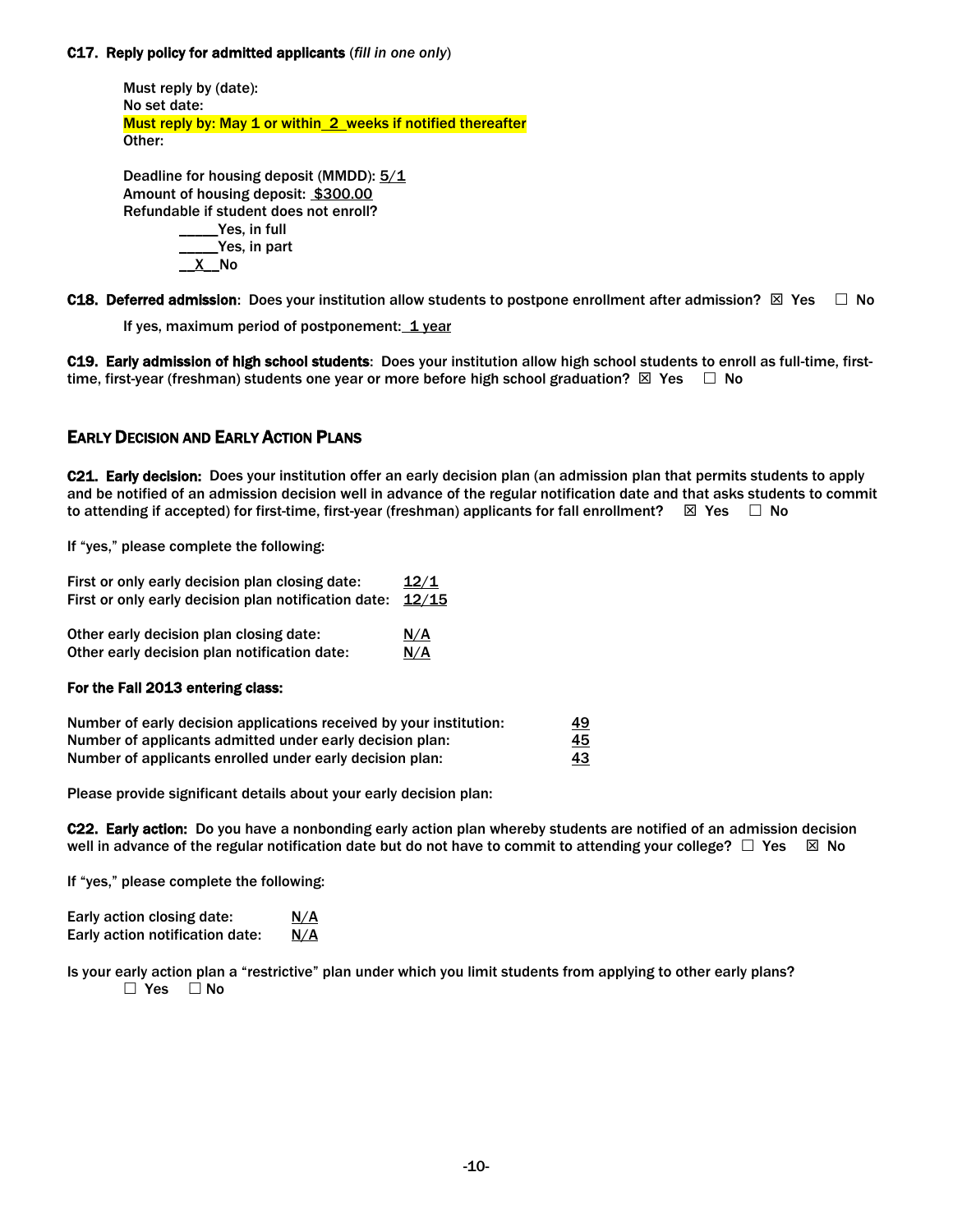# D. Transfer Admission

### FALL APPLICANTS

**D1.** Does your institution enroll transfer students?  $\boxtimes$  Yes  $\Box$  No (If no, please skip to Section E)

completed at other colleges/universities?  $\boxtimes$  Yes  $\Box$  No If yes, may transfer students earn advanced standing credit by transferring credits earned from course work<br>ed at other colleges/universities?<br> $\boxtimes$  Yes  $\Box$  No

D2. Provide the number of students who applied, were admitted, and enrolled as degree-seeking transfer students in Fall 2013.

|              | <b>Applicants</b> | <b>Admitted Applicants</b> | <b>Enrolled Applicants</b> |
|--------------|-------------------|----------------------------|----------------------------|
| Men          |                   | 46                         | 25                         |
| Women        |                   | 44                         | 24                         |
| <b>Total</b> | 157               | 90                         | 49                         |

#### APPLICATION FOR ADMISSION

D3. Indicate terms for which transfer may enroll:

 $\boxtimes$  Fall  $\Box$  Winter  $\boxtimes$  Spring  $\Box$  Summer

- D4. Must a transfer applicant have a minimum number of credits completed or else must apply as an entering freshman?  $\Box$  Yes  $\boxtimes$  No
- D5. Indicate all items required of transfer students to apply for admission:

|                          | Required | <b>Recommended</b> | Recommended | <b>Required of</b> | <b>Not</b> |
|--------------------------|----------|--------------------|-------------|--------------------|------------|
|                          | of All   | of All             | of Some     | Some               | Required   |
| High school transcript   | X        |                    |             |                    |            |
| College transcript(s)    | X        |                    |             |                    |            |
| Essay or personal        | X        |                    |             |                    |            |
| statement                |          |                    |             |                    |            |
| <b>Interview</b>         |          |                    |             | X                  |            |
| <b>Standardized test</b> |          |                    |             | X                  |            |
| scores                   |          |                    |             |                    |            |
| <b>Statement of good</b> |          |                    |             |                    |            |
| standing from prior      | X        |                    |             |                    |            |
| institution(s)           |          |                    |             |                    |            |

D6. If a minimum high school grade point average is required of transfer applicants, specify (on a 4.0 scale):  $N/A$ 

D7. If a minimum college grade point average is required of transfer applicants, specify (on a 4.0 scale): 2.5

D8. List any other application requirements specific to transfer applicants:

 A portfolio is required for applicants to the School of Art & Design. In addition, at least one letter of recommendation from a faculty member at the institution from which the student is transferring is required. If a faculty recommendation cannot be obtained, recommendations may also be submitted by professional members of the student's community who are not relatives and can serve as valid references.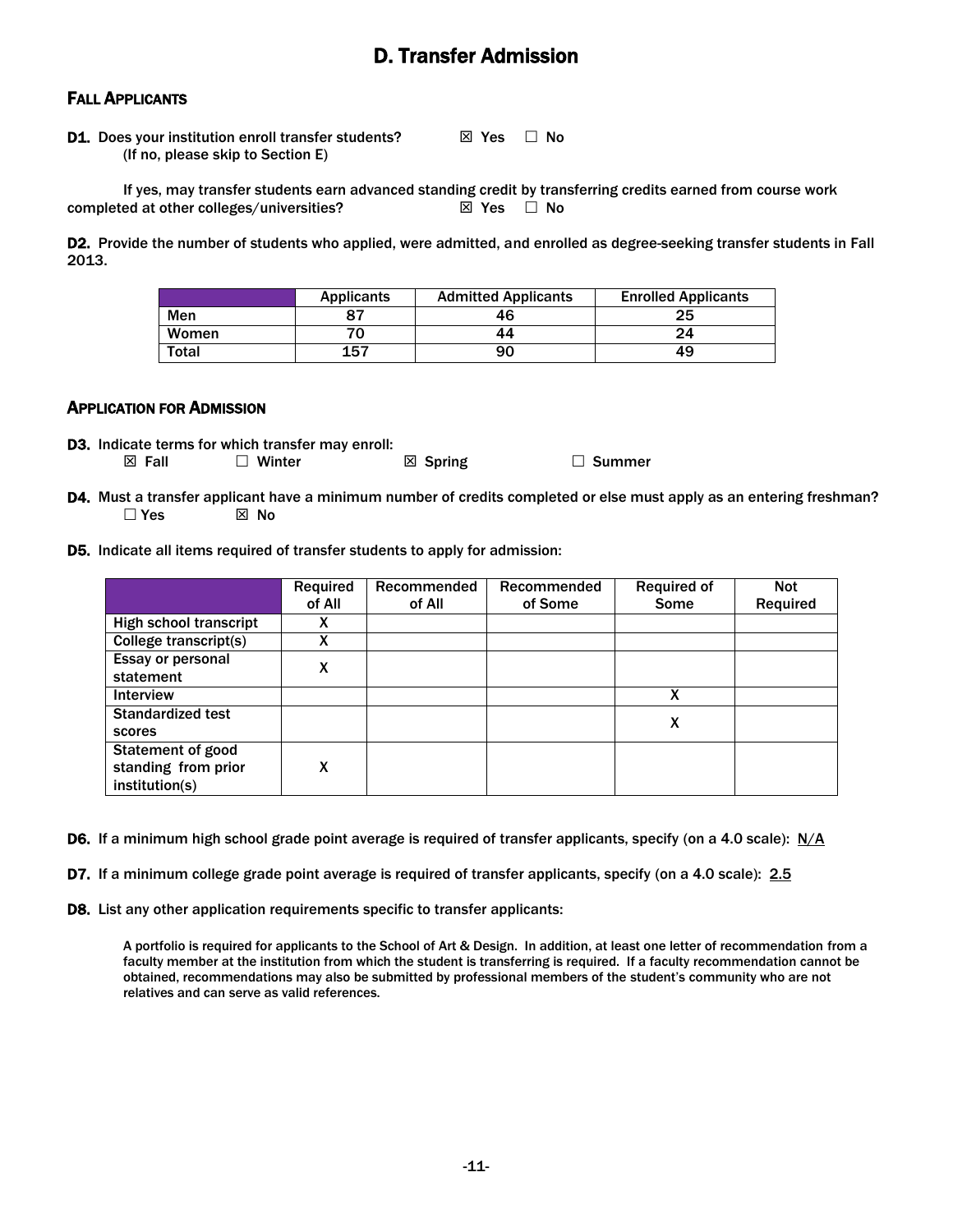D9. List application priority, closing, notification, and candidate reply dates for transfer students. If applications are reviewed on a continuous or rolling basis, place a check mark in the "Rolling admission" column.

|               | Priority | <b>Closing</b> | <b>Notification</b> | Reply | <b>Rolling</b> |
|---------------|----------|----------------|---------------------|-------|----------------|
|               | Date     | Date           | Date                | Date  | Admission      |
| Fall          | 6/15     | 8/1            |                     |       |                |
| Winter        |          |                |                     |       |                |
| <b>Spring</b> | 11/15    | 12/1           |                     |       |                |
| <b>Summer</b> |          |                |                     |       |                |

- **D10.** Does an open admission policy, if reported, apply to transfer students?  $\Box$  Yes  $\Box$  No
- D11. Describe additional requirements for transfer admission, if applicable:

 15. Students applying to the School of Art & Design for fall admission have a deadline of February 1 if they have less than 24 studio art credits, otherwise the deadline is March 1. Students who apply by February 1 and are accepted for the fall semester, must submit a \$300 deposit no later than May 1. If accepted for the spring semester, the deposit is due no later than January 1. Students accepted after those dates must submit a deposit within two weeks of notification. Transfer decisions are mailed on a rolling basis, usually within four weeks after the application is completed. Students applying to the School of Art & Design for spring admission have an application deadline of November

#### TRANSFER CREDIT POLICIES

- **D12.** Report the lowest grade earned for any course that may be transferred for credit:  $C$
- D13. Maximum number of credits or courses that may be transferred from a two-year institution: Number (see below) Unit type credits
- D14. Maximum number of credits or courses that may be transferred from a four-year institution: Number 75 Unit type credits
- D15. Minimum number of credits that transfers must complete at your institution to earn an associate degree: N/A
- D16. Minimum number of credits that transfers must complete at your institution to earn a bachelor's degree: 45
- D17. Describe other transfer credit policies:

 Alfred University accepts transfer credits from those U.S. colleges and universities that are accredited by one of the regional accrediting bodies, such as the Middle States Association of Colleges and Schools. Credits earned at U.S. institutions that are accredited instead by one of the recognized national accrediting organizations, such as the Accrediting Council for Independent Colleges and Schools, will be considered for transfer of credit on a case-by-case basis. Transfer credits from institutions outside the U.S. are considered on a case-by-case basis after the credential has first been evaluated by a recognized agency specializing in evaluation of international transcripts, such as World Education Services. (Evaluation by an outside agency is not required for transcripts issued by Canadian institutions.) Also considered are transfer credits for military training and education (other than training in military science) as recommended by the American Council on Education.

 Only courses comparable to the types of courses offered at Alfred University are considered for transfer. Examples of coursework not acceptable are courses in vocational fields or those considered to be technical training. Mathematics courses below college algebra are not accepted. The coursework must be appropriate and applicable to some component of an AU bachelor's degree program, including general electives.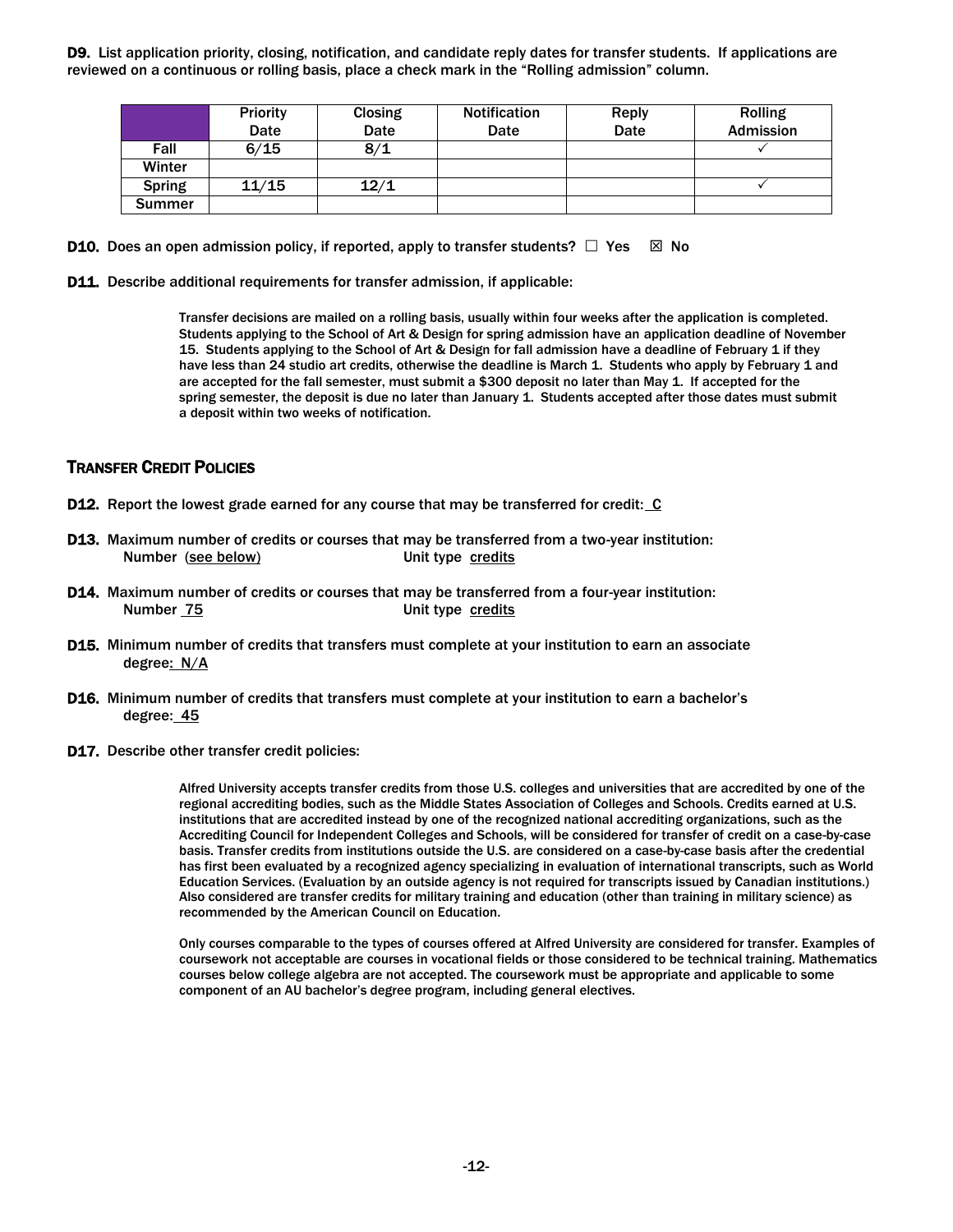# E. Academic Offerings and Policies

### E1. Special study options: Identify those programs available at your institution.

 $\Box$  Accelerated program **⊠** Cross-registration Double major  $\square$  English as Second Language (ESL)  $\square$  External degree program  $\boxtimes$  Independent study Liberal arts/career combination  $\boxtimes$  Study abroad  $\square$  Weekend college Cooperative (work-study) program  $\square$  Distance learning  $\square$  Dual enrollment  $\boxtimes$  Exchange student program (domestic) Honors program **⊠** Internships  $\boxtimes$  Student-designed major  $\boxtimes$  Teacher certification program  $\Box$  Other

#### E3. Areas in which all or most students are required to complete some course work prior to graduation:

- 
- $\boxtimes$  English (including composition)  $\boxtimes$  Foreign languages
- $\boxtimes$  History  $\Box$  Humanities
- $\boxtimes$  Mathematics  $\boxtimes$  Philosophy
- $\boxtimes$  Sciences (biological or physical)  $\boxtimes$  Social science
- 
- $\boxtimes$  Arts/fine arts  $\Box$  Computer Literacy
	-
	-
	-
	-

 $\boxtimes$  Other (describe): Please note that general education requirements vary by college. Those checked above are representative of the College of Liberal Arts & Sciences, the largest college at Alfred University. There is a physical education requirement for all students.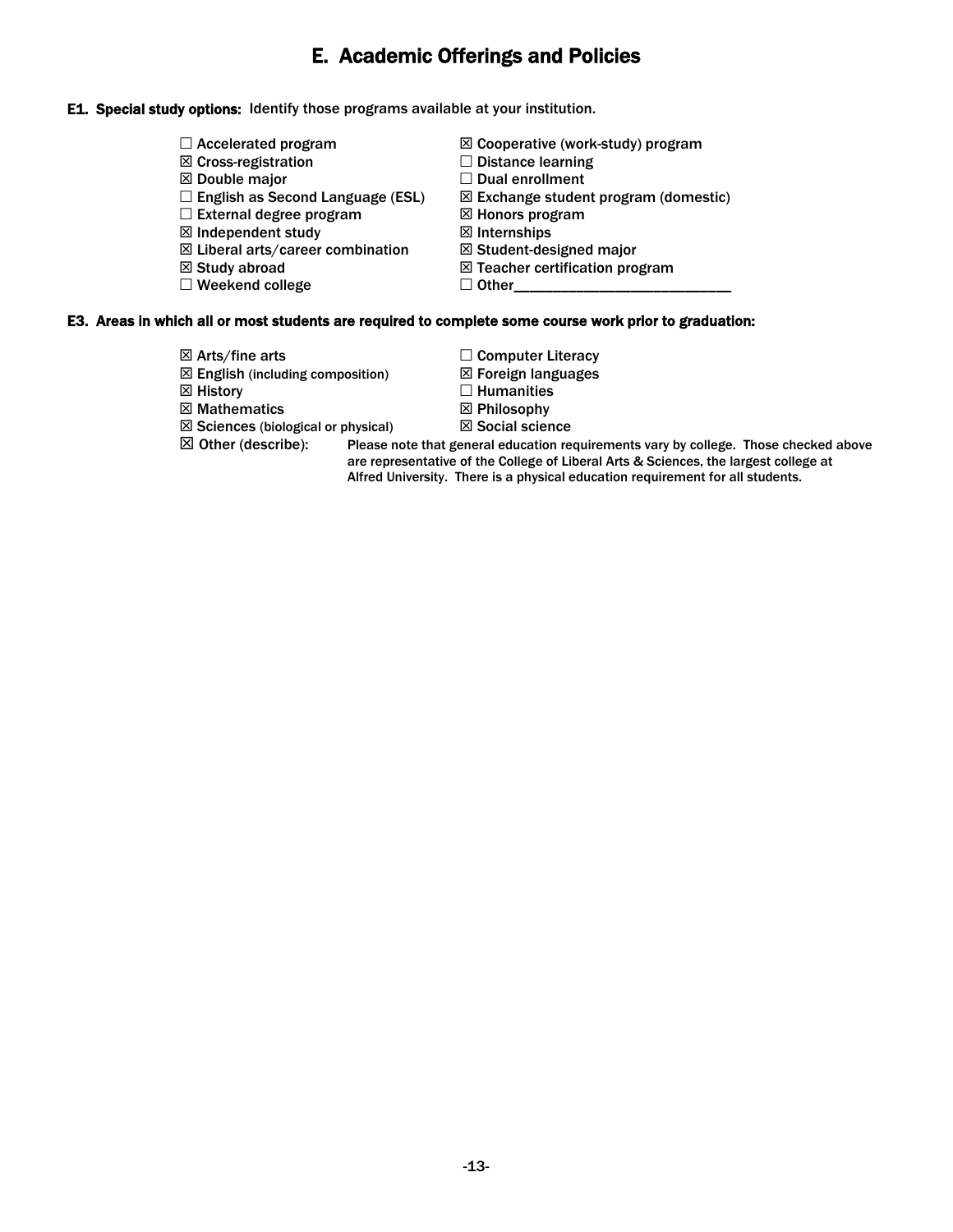# F. Student Life

### F1. Percentage of first-time, first-year (freshman) students and all degree-seeking undergraduates enrolled in Fall 2013 who fit the following categories:

|                                                        | First-time, first-year<br>(freshman students) | <b>Undergraduates</b> |
|--------------------------------------------------------|-----------------------------------------------|-----------------------|
| Percent of students who are from out of state (exclude | 20                                            | 24                    |
| int'l/non-resident aliens)                             |                                               |                       |
| Percent of men who join fraternities                   |                                               | ი                     |
| Percent of women who join sororities                   |                                               |                       |
| Percent who live in college-owned, operated, or        | 98                                            | 76                    |
| affiliated housing                                     |                                               |                       |
| Percent who live off campus or commute                 | $\mathbf{2}$                                  | 24                    |
| Percent of students age 25 and older                   |                                               | 3                     |
| Average age of full-time students                      | 18                                            | 20                    |
| Average age of all students (full and part-time)       | 18                                            | 21                    |

# F2. Activities offered:

Identify those programs available at your institution.

- $<sup>2</sup>$  Campus ministries</sup>
- $\boxtimes$  Dance
- Jazz band
- □ Model UN
- $\Box$  Opera
- 
- $\Box$  Symphony orchestra Student government
	-
	-
- ⊠ Drama/theater

 $\boxtimes$  Choral groups

- **E** Literary magazine
- $\boxtimes$  Music ensembles
- $\boxtimes$  Pep band
- $\boxtimes$  Student newspaper
- $\boxtimes$  Television station
- F3. ROTC: (Program offered in cooperation with Reserve Officer's Training Corps)
	- Army ROTC is offered:
	- $\square$  On Campus
	- $\boxtimes$  At cooperating institution: St. Bonaventure University
- Navy ROTC is offered:  $\square$  On Campus
- $\Box$  At cooperating institution: \_\_\_\_\_\_\_\_\_\_\_\_\_\_\_\_\_\_\_\_
- ⊠ Concert band
- International Student Org.
- $\Box$  Marching band
- $⊠$  **Musical theater**
- $\boxtimes$  Radio station
- $\boxtimes$  Student-run film society
- ⊠ Yearbook
	- Air Force ROTC is offered:  $\square$  On Campus  $\Box$  At cooperating institution:

\_\_\_\_\_\_\_\_\_\_\_\_\_\_\_\_\_\_

# F4. Housing:

Check all types of college-owned, operated, or affiliated housing available for undergraduates at your institution.

- 
- 
- 
- $\boxtimes$  Special housing for int'l students  $\Box$  Fraternity/sorority housing
- $\Box$  Cooperative housing  $\boxtimes$  Theme housing
- 
- $\boxtimes$  Co-ed dorms  $\Box$  Men's dorms
- $\square$  Women's dorms  $\square$  Apartments for married students
- $\boxtimes$  Apartments for single students  $\Box$  Special housing for disabled students
	-
	-
- $\boxtimes$  Wellness housing  $\Box$  Other housing options (specify):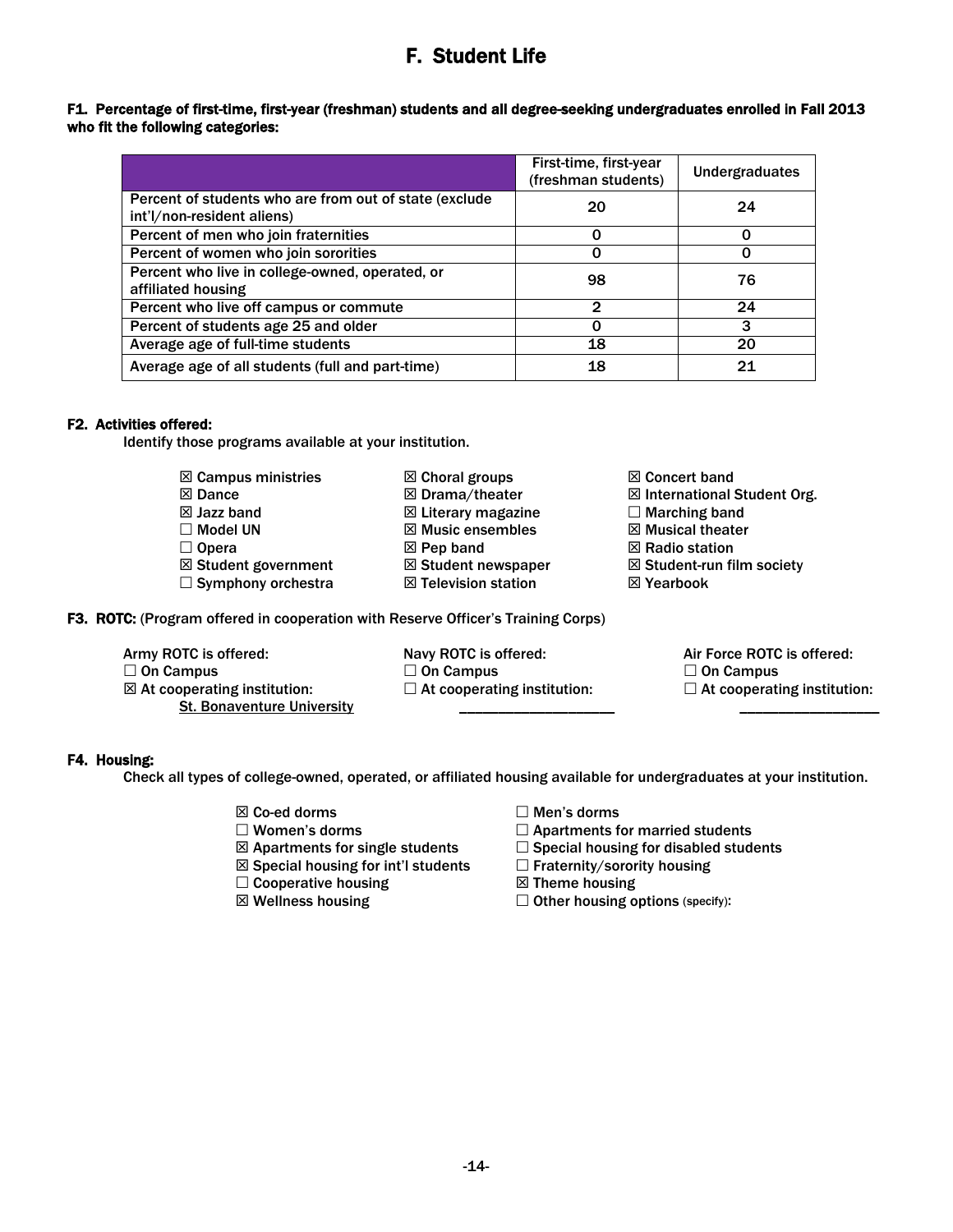# G. Annual Expenses

### G0. URL for our net price calculator: <https://www.collegecalc.org/colleges/new-york/alfred-university/>

#### G1. Undergraduate full-time tuition, required fees, room and board:

 2014 academic year (30 semester hours or 45 quarter hours for institutions that derive annual tuition by multiplying credit hour cost by number of credits). A full academic year refers to the period of time generally extending from August to May; usually equated to two semesters, two trimesters, three quarters, or the period covered by a four-one-four plan. Room and board is defined as double occupancy and 19 meals per week or the maximum meal plan. Required fees include only charges that all full-time students must pay that are *not* included in tuition (e.g. registration, health, or activity fees). Do *not* include optional fees (e.g. parking, laboratory use). List the typical tuition, required fees, and room and board for a full-time undergraduate student for the FULL 2013-

 Note: Because of Alfred University's unique structure of being both private and public, our 2013-2014 tuition information is provided below in a different format than what the CDS publishes. Data provided covers both first-year and continuing students.

|                                       | <b>College of Liberal</b><br>Arts &<br>Sciences/College | School of Art & | School of<br>Engineering:<br>Ceramic.<br><b>Biomaterials Eng.</b> | School of<br>Engineering:<br>Mechanical,           |
|---------------------------------------|---------------------------------------------------------|-----------------|-------------------------------------------------------------------|----------------------------------------------------|
|                                       | of Professional<br><b>Studies</b>                       | Design          | Glass Science Eng.<br>and Materials Sci<br>Eng majors             | <b>Renewable Energy</b><br>and Undecided<br>majors |
| <b>Tuition - NYS</b><br>residents     | \$27.824                                                | \$16,368        | \$16,368                                                          | \$22.524                                           |
| <b>Tuition - Non-NYS</b><br>residents | \$27,824                                                | \$22,524        | \$22,524                                                          | \$22,524                                           |
|                                       | \$950                                                   | \$950           | \$950                                                             | \$950                                              |
| <b>Required fees</b>                  |                                                         |                 |                                                                   |                                                    |
| <b>Room and Board</b>                 | \$11,618                                                | \$11,618        | \$11,618                                                          | \$11,618                                           |
| Room only <sup>1</sup>                | \$6.020                                                 | \$6,020         | \$6,020                                                           | \$6,020                                            |
| Board only <sup>2</sup>               | \$5,598                                                 | \$5,598         | \$5,598                                                           | \$5,598                                            |

1 Standard double room

2 King Alfred plan (no limit in Ade; 50 Saxon Swipes, \$50 Dining Dollars)

| G2. Number of credits per term a student can take for the stated full-time tuition: | $12 \text{ min}$ | 18 max         |
|-------------------------------------------------------------------------------------|------------------|----------------|
| G3. Do tuition and fees vary by year of study (e.g., sophomore, junior, senior)?    | $\Box$ Yes       | $\boxtimes$ No |

G4. If tuition and fees vary by undergraduate instructional program, describe briefly: Tuition charges do vary by college of enrollment. Alfred University operates the New York State College of Ceramics on behalf of the State University of New York, so students enrolled in that college are on a different tuition structure based on residency. See chart above.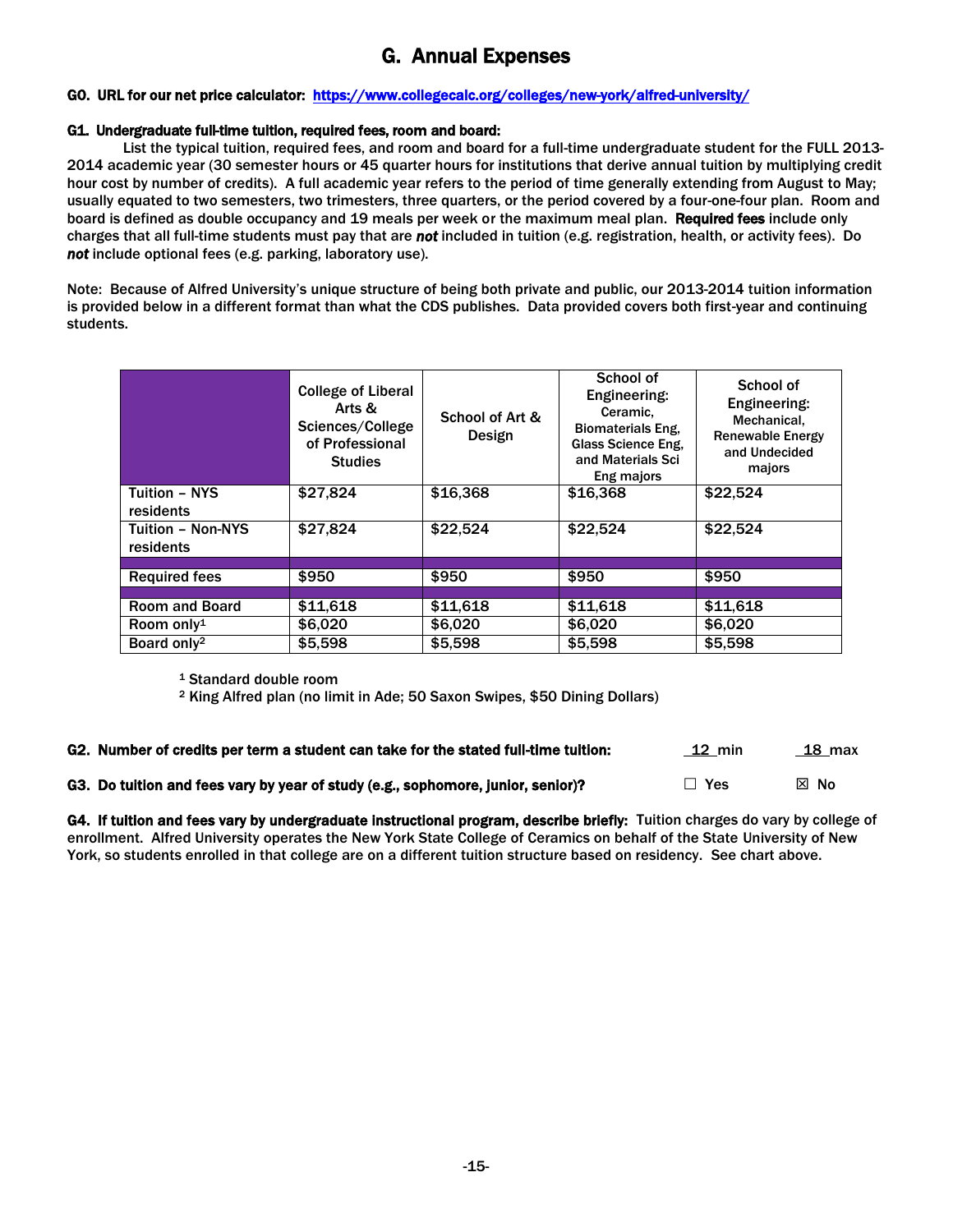#### G5. Provide the estimated expenses for a typical full-time undergraduate student:

|                           |                  | <b>Commuters</b> | <b>Commuters</b> |  |
|---------------------------|------------------|------------------|------------------|--|
|                           | <b>Residents</b> | (living at       | (not living      |  |
|                           |                  | home)            | at home)         |  |
| <b>Books and supplies</b> | \$1.150          | \$1,150          | \$1,150          |  |
| <b>Room Only</b>          | \$6,020          |                  | \$6,020          |  |
| <b>Board Only</b>         | \$5,598          | \$750            | \$5,598          |  |
| Other (Personal)          | \$1,750          | \$1,750          | \$1,750          |  |

#### G6. Undergraduate per-credit-hour charges (tuition only):

| <b>Private Institutions</b> | \$902 |
|-----------------------------|-------|
| <b>Public Institutions</b>  | NΔ    |
| In-state (out-of-district)  | NΔ    |
| Out-of-state                | NΔ    |
| <b>Non-Resident Aliens</b>  | \$902 |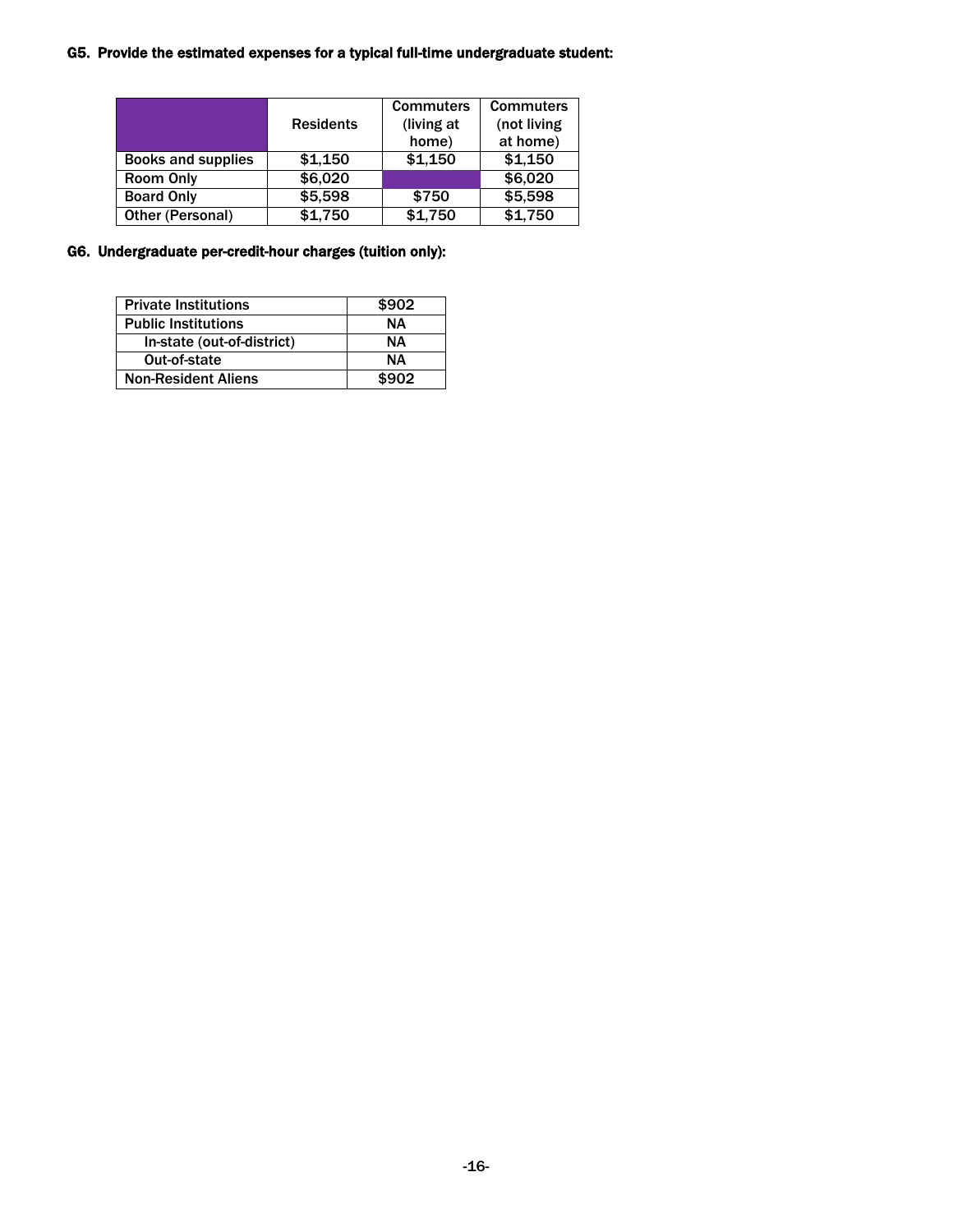# H. Financial Aid

# AID AWARDED TO ENROLLED UNDERGRADUATES

 **H1.** Enter total dollar amounts awarded to enrolled full-time and less than full-time degree-seeking undergraduates (using the same cohort reported in CDS Question B1, "total degree-seeking undergraduates) in the following categories. (Note: If the data being reported are final figures for the 2013-2014 academic year (see the next item below), use the 2013-2014 academic year's CDS Question B1 cohort.) Include aid awarded to international students (i.e. those not qualifying for federal aid). Aid that is non-need-based but that was used to meet need should be reported in the need-based aid column. (For a suggested order of precedence in assigning categories of aid to cover need, see the entry for "non-need-based scholarship or grant aid" on the last page of the definitions section.)

Indicate the academic year for which data are reported for items H1, H2, H2A, and H6 below:

 $\square$  2013-2014 estimated or  $\square$  2012-2013 final

Which needs-analysis methodology does your institution use in awarding institutional aid?

Federal methodology (FM)

Institutional methodology (IM)

X Both FM and IM

l l

|                                                                                                                                                                                         | <b>Need-based (Include</b><br>non-need-based aid<br>used to meet need.) | Non-need-based<br>(Exclude non-need-<br>based aid used to |
|-----------------------------------------------------------------------------------------------------------------------------------------------------------------------------------------|-------------------------------------------------------------------------|-----------------------------------------------------------|
|                                                                                                                                                                                         |                                                                         | meet need)                                                |
|                                                                                                                                                                                         | \$                                                                      | \$                                                        |
| Scholarship/Grants                                                                                                                                                                      |                                                                         |                                                           |
| Federal                                                                                                                                                                                 | 3,819,789                                                               | 7,652                                                     |
| State (i.e. all states, not only the state in<br>which your institution is located.)                                                                                                    | 2,545,106                                                               | 7,920                                                     |
| Institutional: Endowed scholarships,<br>annual gifts and tuition funded grants,<br>awarded by the college, excluding athletic<br>aid and tuition waivers (which are reported<br>below.) | 22,251,242                                                              | 1,845,136                                                 |
| Scholarships/grants from external                                                                                                                                                       |                                                                         |                                                           |
| sources (e.g. Kiwanis, National Merit) not                                                                                                                                              | 0                                                                       | 375,934                                                   |
| awarded by the college                                                                                                                                                                  |                                                                         |                                                           |
| <b>Total Scholarships/Grants</b>                                                                                                                                                        | 28,616,137                                                              | 2,236,642                                                 |
| Self-Help                                                                                                                                                                               |                                                                         |                                                           |
| <b>Student loans from all sources</b><br>(excluding parent loans)                                                                                                                       | 7,754,778                                                               | 6.995.616                                                 |
| <b>Federal Work-Study</b>                                                                                                                                                               | 2,009,682                                                               | $\Omega$                                                  |
| State and other (e.g. institutional) work-<br>study/employment (Note: excludes<br>Federal Work-Study captured above.)                                                                   | 0                                                                       | 0                                                         |
| <b>Total Self-Help</b>                                                                                                                                                                  | 9,764,460                                                               | 6,995,616                                                 |
| <b>Parent Loans</b>                                                                                                                                                                     | 0                                                                       | 3,228,756                                                 |
| <b>Tuition Waivers</b>                                                                                                                                                                  | 0                                                                       | 831,070                                                   |
| <b>Athletic Awards</b>                                                                                                                                                                  | 0                                                                       | 0                                                         |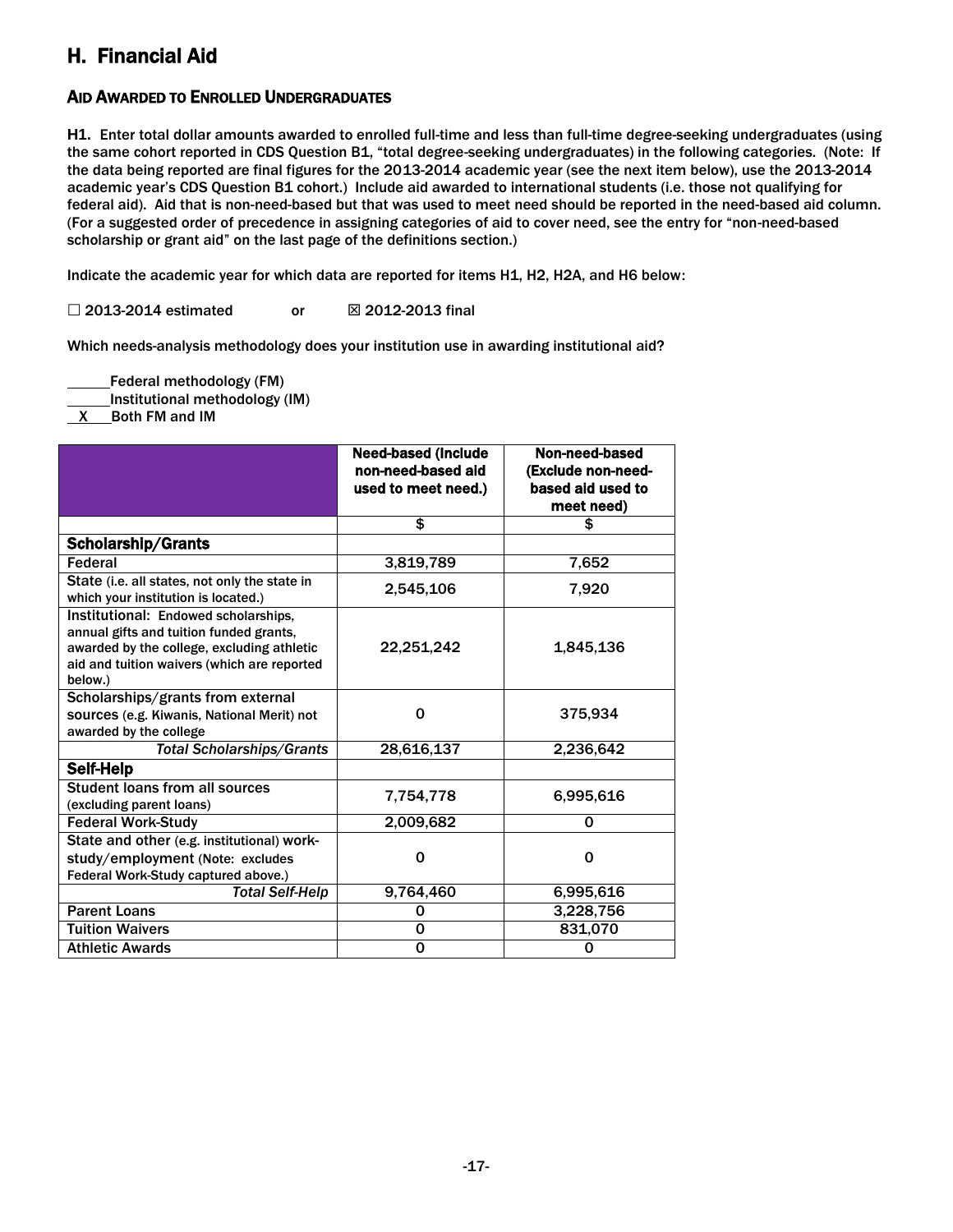**H2.** Number of Enrolled Students Awarded Aid: List the number of degree-seeking full-time and less-than-full-time undergraduates who applied for and were awarded financial aid from any source. Aid that is non-need-based but that was used to meet need should be counted as need-based aid. Numbers should reflect the cohort awarded the dollars reported in H1. Note: In the chart below, students may be counted in more than one row, and full-time freshmen should also be counted as full-time undergraduates.

|                                                                                                                                                                                                                                                                                           | First-time       | <b>Full-time</b> | Less Than               |
|-------------------------------------------------------------------------------------------------------------------------------------------------------------------------------------------------------------------------------------------------------------------------------------------|------------------|------------------|-------------------------|
|                                                                                                                                                                                                                                                                                           | <b>Full-time</b> | Undergrad        | <b>Full-time</b>        |
|                                                                                                                                                                                                                                                                                           | <b>Freshmen</b>  | (Incl. Fresh)    | Undergrad               |
| a) Number of degree-seeking undergraduate students (CDS Item B1 if<br>reporting on Fall 2012 cohort)                                                                                                                                                                                      | 536              | 1,884            | 21                      |
| b) Number of students in line a who applied for need-based financial aid                                                                                                                                                                                                                  | 500              | 1,685            | 9                       |
| c) Number of students in line b who were determined to have financial need                                                                                                                                                                                                                | 441              | 1,533            | $\overline{\mathbf{8}}$ |
| d) Number of students in line c who were awarded any financial aid                                                                                                                                                                                                                        | 441              | 1,531            | 8                       |
| e) Number of students in line d who were awarded any need-based<br>scholarship or grant aid                                                                                                                                                                                               | 439              | 1,522            | 4                       |
| f) Number of students in line d who were awarded any need-based self-help<br>aid                                                                                                                                                                                                          | 399              | 1,357            | $\overline{2}$          |
| g) Number of students in line d who were awarded any non-need-based<br>scholarship or grant aid                                                                                                                                                                                           | 345              | 950              | $\overline{2}$          |
| h) Number of students in line d whose need was fully met (exclude PLUS loans,<br>unsubsidized loans, and private alternative loans)                                                                                                                                                       | 50               | 220              | $\mathbf{1}$            |
| i) On average, the percentage of need that was met of students who were<br>awarded any need-based aid. Exclude any aid that was awarded in excess of<br>need as well as any resources that were awarded to replace EFC (PLUS loans.<br>unsubsidized loans, and private alternative loans) | 87.1             | 83.4             | 48.6                    |
| j) The average financial aid package of those in line d. Exclude any resources<br>that were awarded to replace EFC (PLUS loans, unsubsidized loans, and private<br>alternative loans)                                                                                                     | \$26,623         | \$24,672         | \$4,781                 |
| k) Average need-based scholarship or grant award of those in line e                                                                                                                                                                                                                       | \$20,371         | \$18,189         | \$5,150                 |
| I) Average need-based self-help award (excluding PLUS loans, unsubsidized loans,<br>and private alternative loans) of those in line f                                                                                                                                                     | \$6,640          | \$7,182          | \$5,875                 |
| m) Average need-based loan (excluding PLUS loans, unsubsidized loans, and<br>private alternative loans) of those in line f who were awarded a need-based<br>loan                                                                                                                          | \$4,986          | \$5,703          | \$5,125                 |

 **H2a.** Number of Enrolled Students Awarded Non-Need-based Scholarship and Grants: List the number of degree-seeking full-time and less-than-full-time undergraduates who had no financial need and who were awarded institutional non-need- based scholarship or grant aid. Numbers should reflect the cohort awarded the dollars reported in H1. Note: In the charge below, students may be counted in more than one row, and full-time freshmen should also be counted as full-time undergraduates.

|                                                                              | First-time       | <b>Full-time</b> | Less Than        |
|------------------------------------------------------------------------------|------------------|------------------|------------------|
|                                                                              | <b>Full-time</b> | Undergrad        | <b>Full-time</b> |
|                                                                              | Freshmen         | (Incl. Fresh)    | Undergrad        |
| n) Number of students in line a who had no financial need and who were       |                  |                  |                  |
| awarded institutional non-need-based scholarship or grant aid (exclude those | 32               | 135              | 4                |
| who were awarded athletic awards and tuition benefits)                       |                  |                  |                  |
| o) Average dollar amount of institutional non-need-based scholarship and     | \$9,859          | \$9,503          | \$6,976          |
| grant aid awarded to students in line n                                      |                  |                  |                  |
| p) Number of students in line a who were awarded an institutional non-need-  | O                | 0                | 0                |
| based athletic scholarship or grant                                          |                  |                  |                  |
| q) Average dollar amount of institutional non-need based athletic            | \$0              | \$0              | \$0              |
| scholarships and grants awarded to students in line p                        |                  |                  |                  |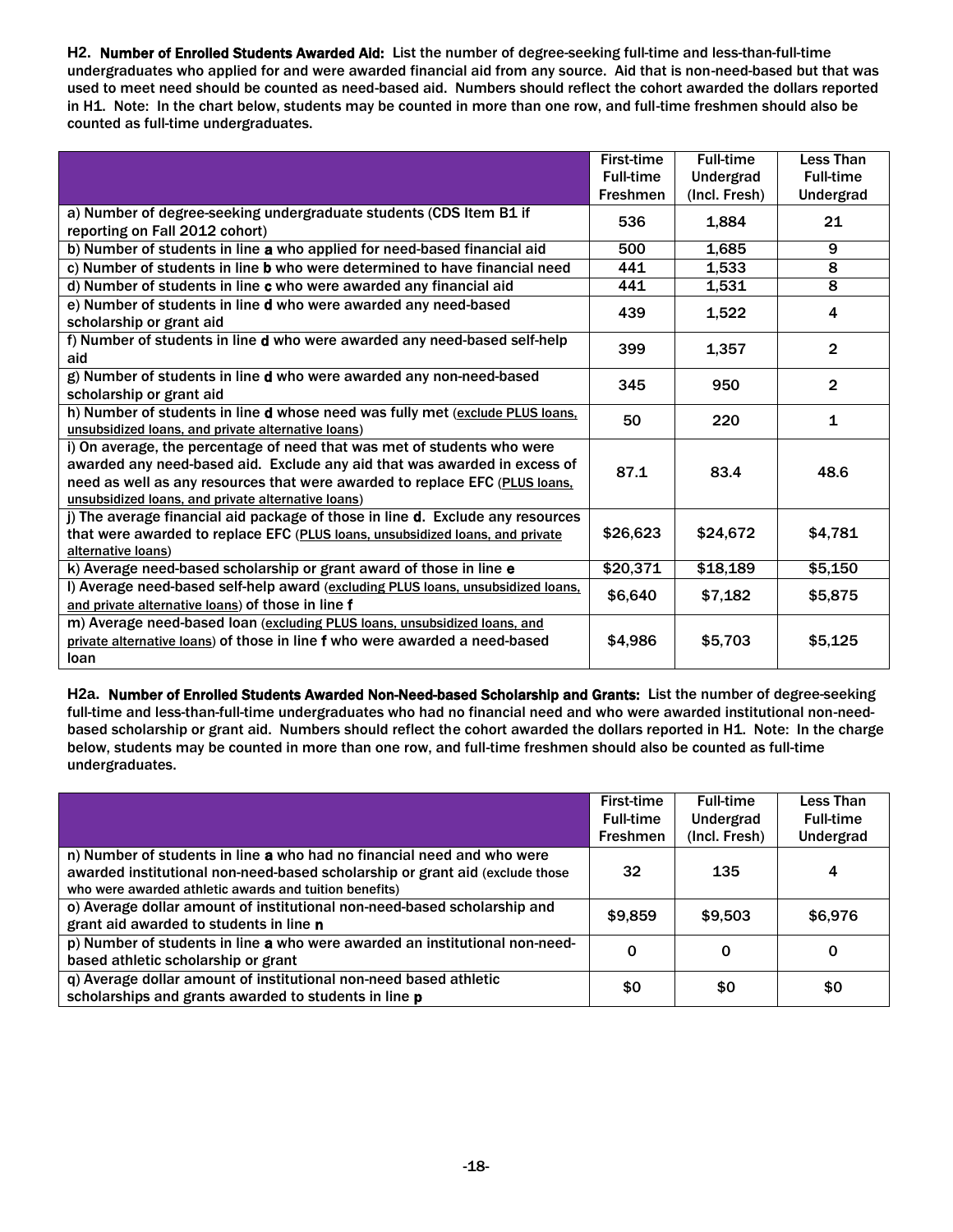Note: These are the graduates and loan types to include and exclude in order to fill out CDS H4, H4a, H5, H5a.

Include:

- 2012 undergraduate class who graduated between July 1, 2011 and June 30, 2012 who started at your institution as first-time students and received a bachelor's degree between July 1, 2011 and June 30, 2012
- Only loans made to students who borrowed while enrolled at your institution
- Co-signed loans

Exclude:

- Those who transferred in
- ❖ Money borrowed at other institutions

H4. Provide the percentage of the class (defined above) who borrowed at any time through any loan programs (institutional, state, Federal Perkins, Federal Stafford Subsidized and Unsubsidized, private loans that were certified by your institution, etc.; exclude parent loans.) Include both Federal Direct Student Loans and Federal Family Education Loans. 81.7% #Borrowers: 305 #Graduates: 373

H4a. Provide the percentage of the class (defined above) who borrowed at any time through federal loan programs— Federal Perkins, Federal Stafford Subsidized and Unsubsidized. Include both Federal Direct Student Loans and Federal Family Education Loans. NOTE: Exclude all institutional, state, private alternative loans and parent loans.  $\frac{96}{2}$ 

H5. Report the average per-borrower cumulative undergraduate indebtedness of those in line H4. \$33,467

H5a. Report the average per-borrower cumulative undergraduate indebtedness through federal loan programs—Federal Perkins, Federal Stafford Subsidized and Unsubsidized. Include both Federal Direct Student Loans and Federal Family Education Loans. These are listed in line H4a. NOTE: Exclude all institutional, state, private alternative loans and exclude parent loans.

AID TO UNDERGRADUATE DEGREE-SEEKING NONRESIDENT ALIENS (Note: Report numbers and dollar amounts for the same academic year checked in item H1.)

H6. Indicate your institution's policy regarding institutional scholarship and grant aid for undergraduate degree-seeking nonresident aliens:

- $\Box$  Institutional need-based scholarship or grant aid is available
- $\boxtimes$  Institutional non-need-based scholarship or grant aid is available
- $\Box$  Institutional scholarship and grant aid is not available

 If institutional financial aid is available for undergraduate degree-seeking nonresident aliens, provide the number of undergraduate degree-seeking nonresident aliens who were awarded need-based or non-need based aid: 33

Average dollar amount of institutional financial aid awarded to undergraduate degree-seeking nonresident aliens: \$7,174

Total dollar amount of institutional financial aid awarded to undergraduate degree-seeking nonresident aliens: \$236,728

H7. Check of all financial aid forms nonresident alien first-year financial aid applicants must submit:

- $\Box$  Institution's own financial aid form
- $\Box$  CSS/Financial Aid Profile
- $\Box$  International Student's Financial Aid Application
- International Student's Certification of Finances
- Other:\_\_\_\_\_\_\_\_\_\_\_\_\_\_\_\_\_\_\_\_\_\_\_\_\_\_\_\_\_\_\_\_\_\_\_\_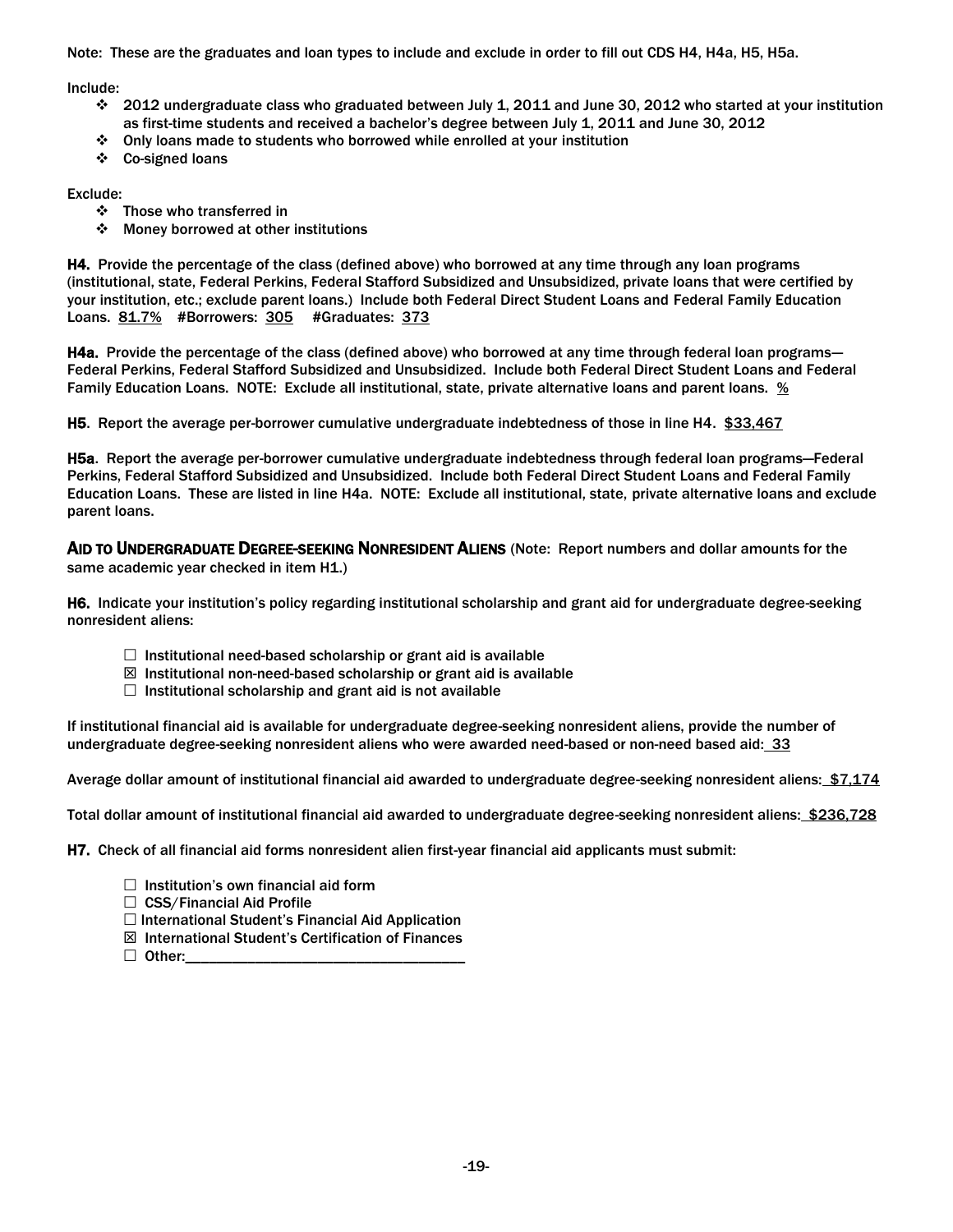# PROCESS FOR FIRST-YEAR/FRESHMAN STUDENTS

H8. Check off all financial aid forms domestic first year (freshman) financial aid applicants must submit:

- ⊠ FAFSA
- $\boxtimes$  Institution's own financial aid form
- $\Box$  CSS/Financial Aid Profile
- $\boxtimes$  State aid form
- $\boxtimes$  Non-custodial profile
- $\boxtimes$  Business/farm supplement
- Other:\_\_\_\_\_\_\_\_\_\_\_\_\_\_\_\_\_\_\_\_\_\_\_\_\_\_\_\_\_\_\_\_\_\_\_\_

H9. Indicate filing dates for first-year (freshman) students:

Priority date for filing required financial aid forms:\_\_\_\_\_\_\_\_\_\_\_ Deadline for filing required financial aid forms: March 15 No deadline for filing required forms (applications processed on a rolling basis): \_\_\_\_\_\_\_\_\_

H10. Indicate notification dates for first-year (freshman) students:

b). Students notified on a rolling basis:  $\boxtimes$ yes  $\Box$ no If yes, starting date: Feb. 15

H11. Indicate reply dates:

Students must reply by (date):  $\frac{May \, 1}{2}$  or within 2 weeks of notification.

# TYPES OF AID AVAILABLE

Please check of all types of aid available to undergraduates at your institution:

**H12. Loans** 

FEDERAL DIRECT STUDENT LOAN PROGRAM (DIRECT LOAN)

- Direct Subsidized Stafford Loans
- $⊠$  **Direct Unsubsidized Stafford Loans**
- $⊠$  **Direct PLUS Loans**
- Federal Perkins Loans
- □ Federal Nursing Loans
- □ State Loans
- $\boxtimes$  College/university loans from institutional funds
- Other:\_\_\_\_\_\_\_\_\_\_\_\_\_\_\_\_\_\_\_\_\_\_\_\_\_\_\_\_\_\_\_\_\_\_\_\_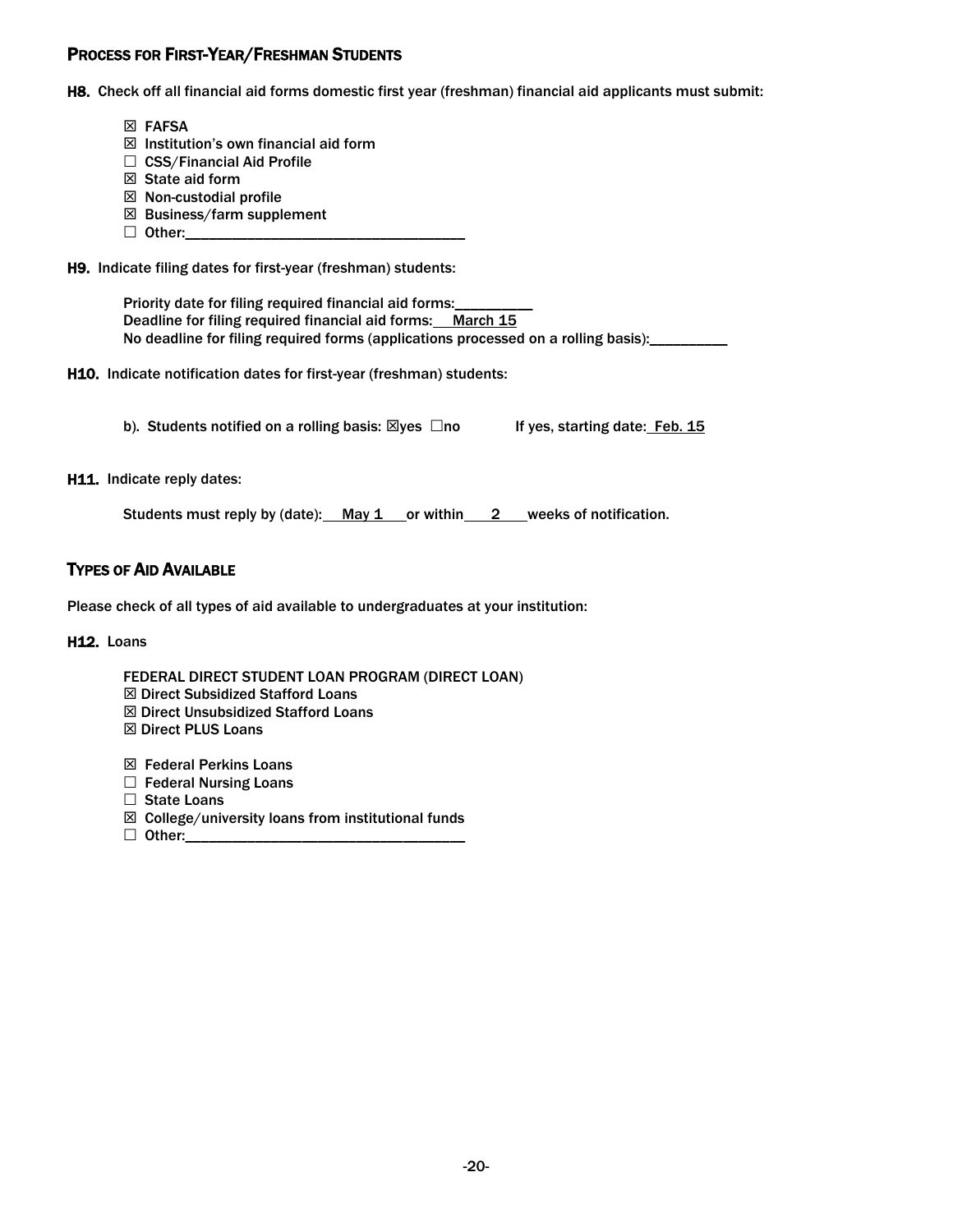#### H13. Scholarships and Grants

- NEED-BASED
- Federal Pell
- ⊠ SEOG
- $\boxtimes$  State scholarships/grants
- $\boxtimes$  Private scholarships
- $\boxtimes$  College/university scholarship or grant aid from institutional funds
- □ United Negro College Fund
- $\Box$  Federal Nursing Scholarship
- Other:\_\_\_\_\_\_\_\_\_\_\_\_\_\_\_\_\_\_\_\_\_\_\_\_\_\_\_\_\_\_\_\_\_\_\_\_

H14. Check off criteria used in awarding institutional aid. Check all that apply.

| <b>Type</b>                  | Non-need based | <b>Need-based</b> |
|------------------------------|----------------|-------------------|
| <b>Academics</b>             |                |                   |
| <b>Alumni affiliation</b>    |                |                   |
| Art                          |                |                   |
| <b>Athletics</b>             |                |                   |
| <b>Job skills</b>            |                |                   |
| Leadership                   | x              |                   |
| <b>Minority status</b>       |                |                   |
| Music/drama                  | x              |                   |
| <b>Religious affiliation</b> |                |                   |
| State/district residency     |                |                   |
| <b>ROTC</b>                  |                |                   |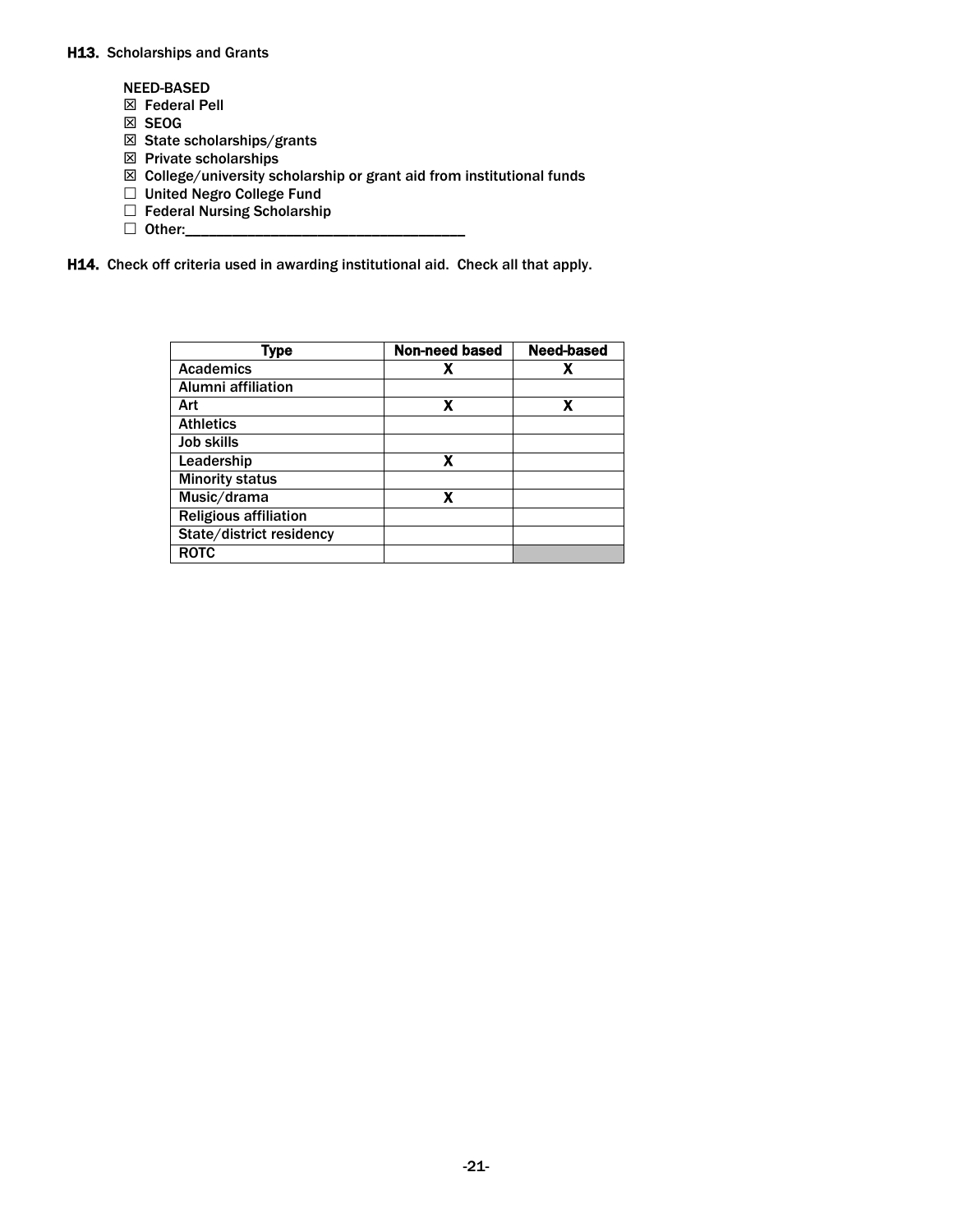# I. Instructional Faculty and Class Size

I1. Please report the number of instructional faculty members in each category for Fall 2012. Include faculty who are on your institution's payroll on the census date your institution uses for IPEDS/AAUP.

|                                                                                                                                | <b>Full-time</b> | <b>Part-time</b> | Total |
|--------------------------------------------------------------------------------------------------------------------------------|------------------|------------------|-------|
| a) Total number of instructional faculty                                                                                       | 159              | 59               | 218   |
| b) Total number who are members of minority groups                                                                             |                  |                  |       |
| c) Total number who are women                                                                                                  | 72               | 28               | 100   |
| d) Total number who are men                                                                                                    | 87               | 31               | 118   |
| e) Total number who are non-resident aliens                                                                                    |                  |                  |       |
| f) Total number with doctorate, first professional, or other terminal degree                                                   |                  |                  |       |
| g) Total number whose highest degree is a master's but not a terminal master's                                                 |                  |                  |       |
| h) Total number whose highest degree is a bachelor's                                                                           |                  |                  |       |
| i) Total number whose highest degree is unknown or other                                                                       |                  |                  |       |
| j) Total number in stand-alone graduate/professional programs in which faculty<br>teach virtually only graduate-level students | $\Omega$         | $\Omega$         | 0     |

#### I2. Student to Faculty Ratio

 Report the Fall 2013 ratio of full-time equivalent students (full-time plus 1/3 part time) to full-time equivalent instructional faculty (full time plus 1/3 part time). In the ratio calculations, exclude both faculty and students in stand-along graduate or professional programs such as medicine, law veterinary, dentistry, social work, business, or public health in which faculty teach virtually only graduate level students. Do not count undergraduate student teaching assistants as faculty.

Fall 2013 Student to Faculty ratio: 12 to 1 (based on 2,196 students and 179 faculty)

#### I3. Undergraduate Class Size

|                                 | $\blacksquare$ $\blacksquare$<br>$\sim$ | 19<br>10 - | 29<br>$20 -$ | $-39$<br>30 | - 49<br>40 | 99<br>50 | $100 +$ | Total |
|---------------------------------|-----------------------------------------|------------|--------------|-------------|------------|----------|---------|-------|
| <b>Class</b><br><b>Sections</b> | 84                                      | ٫.<br>---  | 102          | 48          | w          |          |         | 430   |

|                                      | $2 - 9$ | $10 - 19$ | $20 - 29$ | $30 - 39$ | $40 - 49$ | $50 - 99$ | $100 +$ | <b>Total</b> |
|--------------------------------------|---------|-----------|-----------|-----------|-----------|-----------|---------|--------------|
| <b>Class Sub-</b><br><b>Sections</b> | 24      | 43        |           |           |           | 1         |         | 70           |
|                                      |         |           |           |           |           |           |         |              |
|                                      |         |           |           |           |           |           |         |              |
|                                      | $2 - 9$ | $10 - 19$ | $20 - 29$ | $30 - 39$ | $40 - 49$ | $50 - 99$ | $100 +$ | <b>Total</b> |